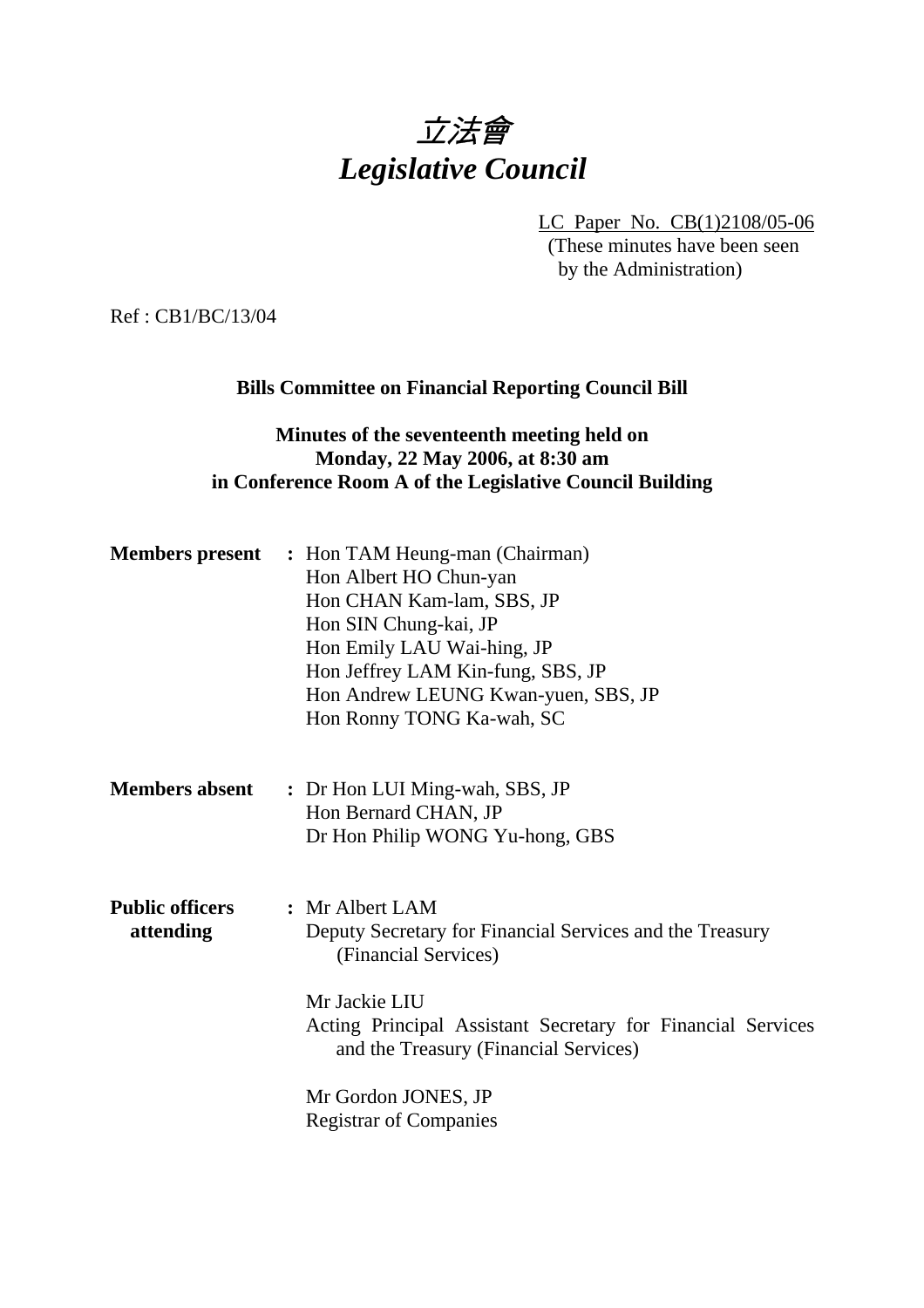|                                              | <b>Mr Lawrence PENG</b><br><b>Senior Assistant Law Draftsman</b><br>Department of Justice                            |
|----------------------------------------------|----------------------------------------------------------------------------------------------------------------------|
|                                              | Miss Selina LAU<br><b>Government Counsel</b><br>Department of Justice                                                |
| <b>Attendance by</b><br>invitation           | : Ms Winnie CHEUNG<br>Chief Executive & Registrar<br>Hong Kong Institute of Certified Public Accountants             |
| <b>Clerk in attendance:</b> Miss Salumi CHAN | Chief Council Secretary (1)5                                                                                         |
| <b>Staff in attendance : Mr KAU Kin-wah</b>  | Assistant Legal Adviser 6<br>Mr Paul WOO<br>Senior Council Secretary (1)3<br>Mr Justin TAM<br>Council Secretary (1)3 |

**I.** Confirmation of minutes of meeting (LC Paper No. CB(1)1527/05-06

- Minutes of fourteenth meeting held on 10 April 2006)

The minutes of the fourteenth meeting held on 10 April 2006 were confirmed.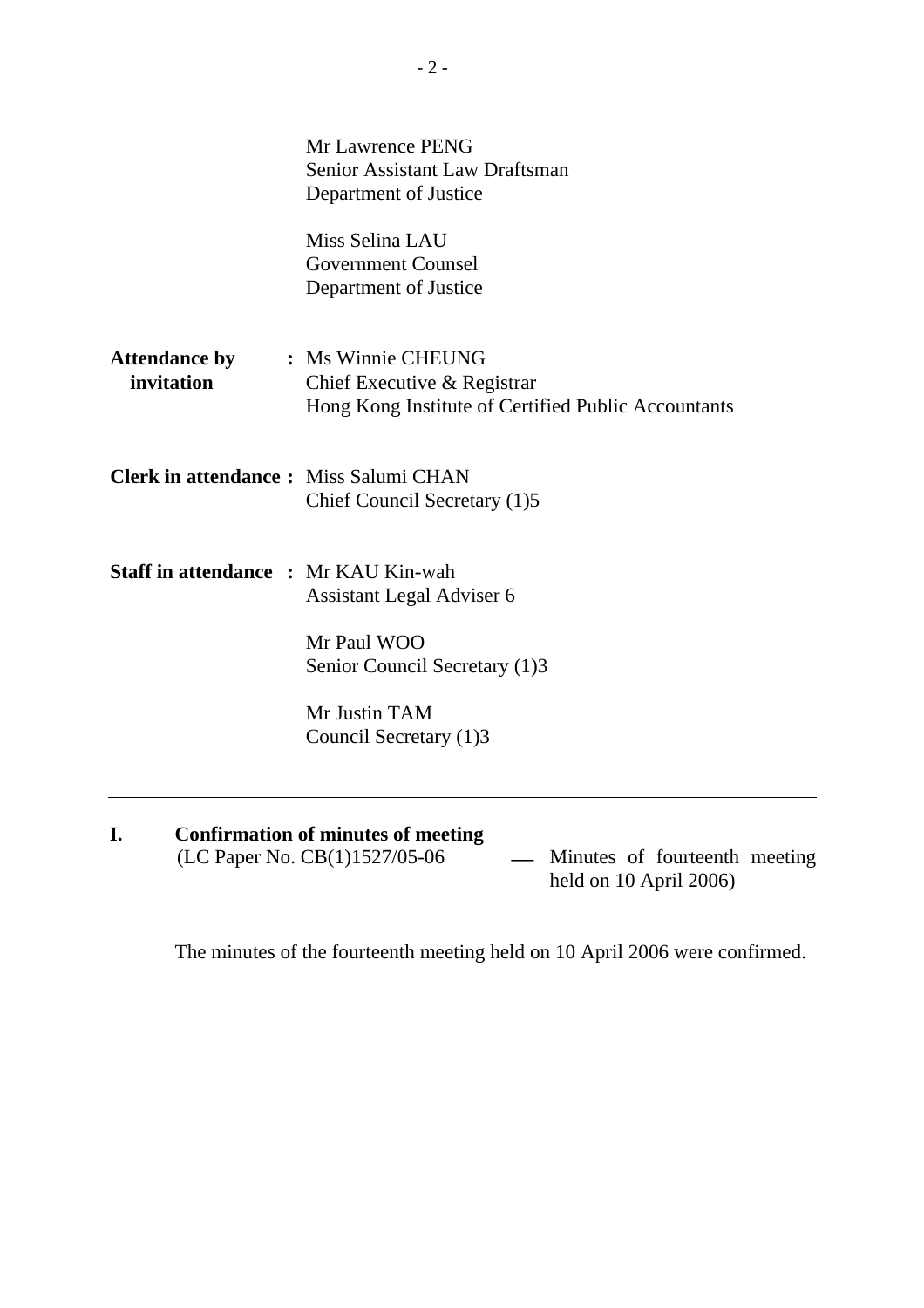| П. | <b>Meeting with the Administration</b> |                                                                                                                                                                                                                            |
|----|----------------------------------------|----------------------------------------------------------------------------------------------------------------------------------------------------------------------------------------------------------------------------|
|    | (LC Paper No. CB(1)1528/05-06(01)      | "Follow-up to"<br>the sixteenth<br>meeting<br>12 May 2006"<br>on<br>prepared by<br>the Legislative<br><b>Council Secretariat</b>                                                                                           |
|    | LC Paper No. CB(1)1528/05-06(02)       | — Paper<br>provided<br>the<br>by<br>Administration on "Follow-up<br>actions arising from the meeting<br>held on 12 May 2006"                                                                                               |
|    | LC Paper No. CB(3)713/04-05            | The Bill                                                                                                                                                                                                                   |
|    | LC Paper No. CB(1)1127/05-06(01)       | Marked-up copy of the English<br>text of the Bill showing the draft<br>Committee Stage amendments<br>proposed by the Administration<br>(March 2006)                                                                        |
|    | LC Paper No. CB(1)1528/05-06(03)       | Marked-up copy of the Chinese<br>text of clauses 51 to 81, and<br>Schedule 1 of the Bill showing<br>draft Committee<br><b>Stage</b><br>the<br>amendments proposed by the<br>Administration (May 2006)                      |
|    | LC Paper No. $CB(1)1127/05-06(02)$     | "Summary of outstanding issues<br>of<br>and<br>concern<br>proposed<br>individual<br>amendments<br>to<br>clauses of the Bill (Position as at<br>22 March 2006)" prepared by<br>Legislative<br>Council<br>the<br>Secretariat |
|    | LC Paper No. CB(1)1256/05-06(05)       | Paper provided<br>the<br>by<br>Administration<br>"Funding"<br>on<br>arrangement for the Financial<br>Reporting Council"                                                                                                    |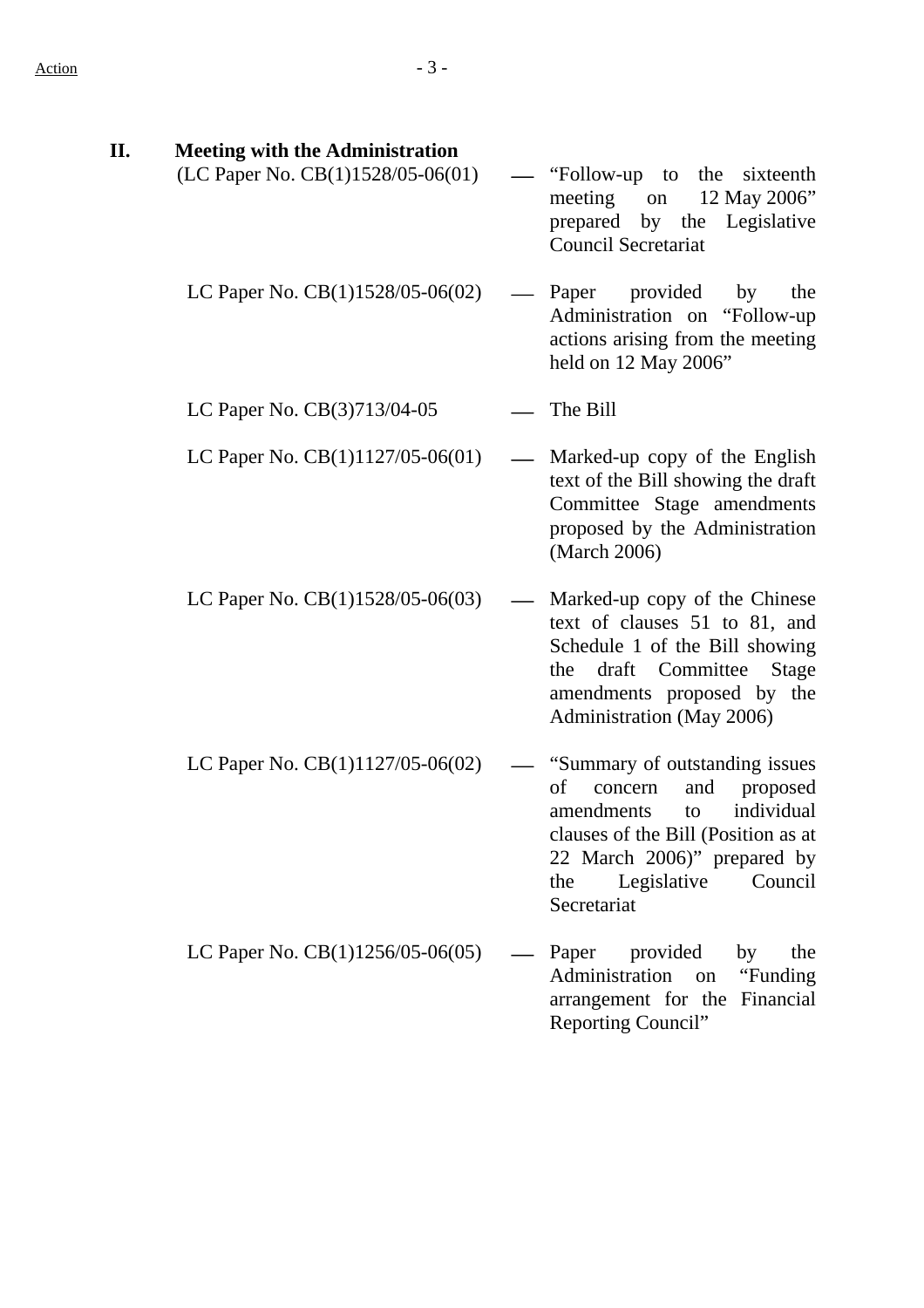| LC Paper No. $CB(1)1528/05-06(04)$ — "Summary of members" |             |          |                                |
|-----------------------------------------------------------|-------------|----------|--------------------------------|
|                                                           | concerns    | on       | funding                        |
|                                                           |             |          | arrangement for the Financial  |
|                                                           |             |          | Reporting Council (Position as |
|                                                           |             |          | at 19 May 2006)" prepared by   |
|                                                           |             |          | the Legislative Council        |
|                                                           | Secretariat |          |                                |
| LC Paper No. $CB(1)166/05-06(03)$                         | — Paper     | provided |                                |
|                                                           |             |          | by<br>the                      |
|                                                           |             |          | Administration on "Summary of  |

submissions and Administration's responses")

2. The Bills Committee deliberated (Index of proceedings attached at **Appendix**).

#### Follow-up actions to be taken by the Administration

3. At the request of the Bills Committee, the Administration agreed to take the Administration agreed to take the following actions:

New clause 51A – Protection of informers

(a) On the proposal to substitute the expression "is not obliged to" in the new clause 51A(2) with "shall not", the legal adviser to the Bills Committee was of the view that given that the amendment was no more than stating the position at common law, the proposed change might not ensure the protection of the identity of an informer as it had no sanction for any breach, but might affect the completeness of the evidence a witness might give in court due to the prohibition of disclosing the identity and particulars of relevant persons and in view of the wide scope of the definition of "relevant person" in the new clause  $51A(6)(a)$  and (b). Further, the new clause 51A was an adaptation of section 30A of the Prevention of Bribery Ordinance (Cap. 201) which was drafted purely to prevent the identity and particulars of an informer from being elicited in cross-examinations. The amendment proposed by the Administration would not provide any comprehensive protection. The legal adviser considered that balancing the pros and cons of the effect of the proposed amendment, it might be preferable to retain the original wording of the new clause 51A(2) for this Bill, and that the Administration should consider, outside the context of this Bill and from a policy perspective, how, in the context of good corporate governance, the system for the protection of whistle blowers could be enhanced. Members accepted the legal adviser's views and requested the Administration to consider such views.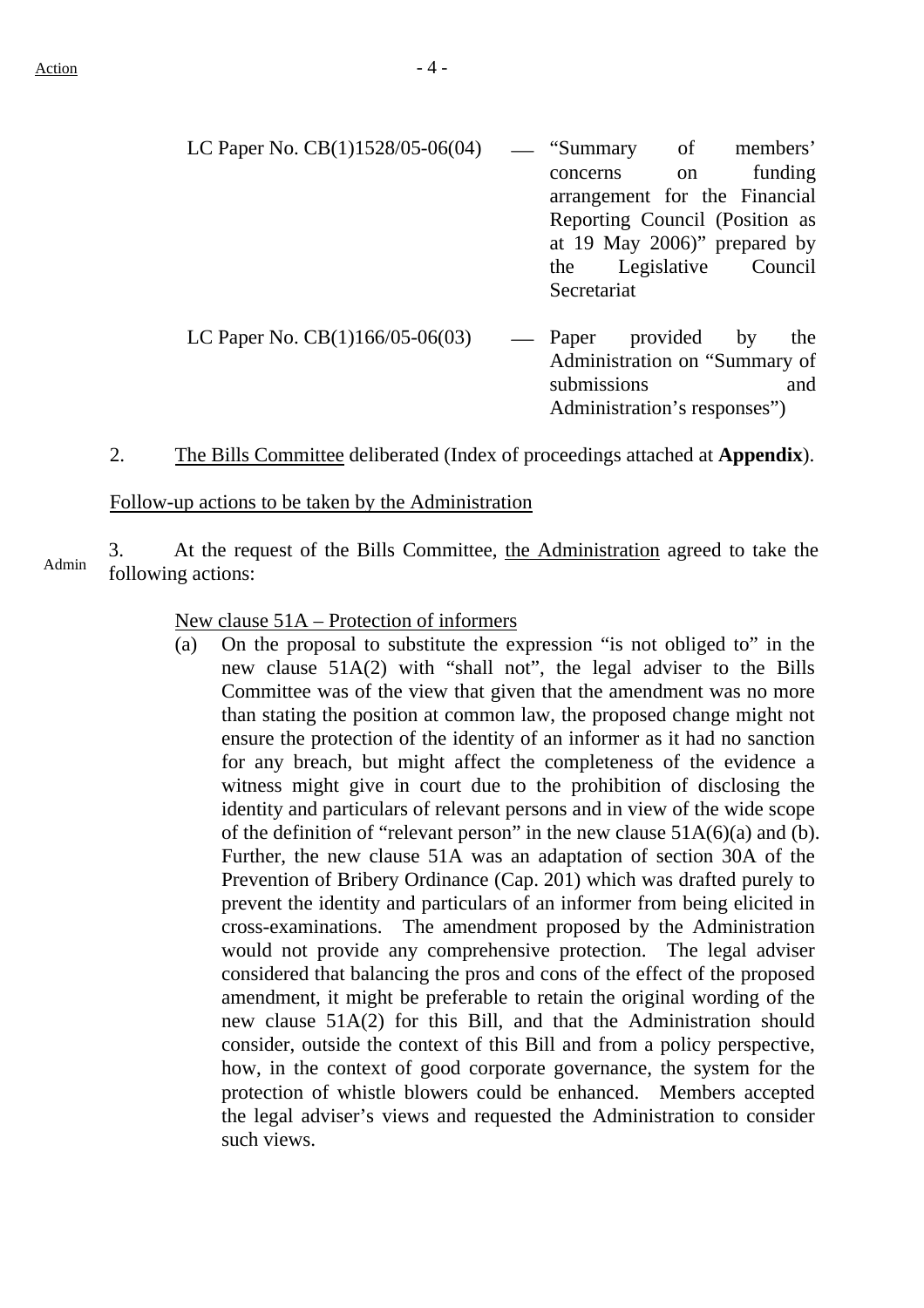### Section 2 of Schedule 2 – Tenure of appointed members of the FRC

(b) Section 2 of Schedule 2 provided that an appointed member of the FRC was to be appointed for a term not exceeding three years and on the expiry of his period of appointment or reappointment, the member was eligible for reappointment. Given the Administration's policy that members of statutory bodies should generally not hold office for more than six consecutive years, a member of the Bills Committee considered that such policy should be clearly set out in this Bill. In this connection, the member pointed out that the Administration had agreed to move Committee Stage amendments (CSAs) to the Construction Industry Council (No. 2) Bill to this effect. She requested the Administration to propose similar CSAs to this Bill and provide a written response.

### Section 5 of Schedule 2 – Removal of appointed members of the FRC

(c) Given that clause 7 of the Bill provided that the Chief Executive (CE) should give notice of appointment of members of the FRC by notice published in the Gazette, some members of the Bills Committee requested the Administration to amend section 5 of Schedule 2 to the effect that the CE should give notice of removal of members of the FRC by notice in the Gazette as soon as possible after the removal had been made. The Administration agreed to consider the members' request.

#### Section 6 of Schedule 2 – Meetings and proceedings of the FRC

(d) A member considered that the FRC should make a set of rules of procedures covering the procedures of its meetings and proceedings. The Administration was requested to consider the member's view.

#### Section 7 of Schedule 2 – Transaction of business by circulation of papers

(e) To prevent abuse of the provision of section 7 of Schedule 2 for the transaction of business of the FRC by circulation of papers, a member requested the Administration to amend the provision to the effect that any member of the FRC might, upon receipt of a paper issued to him by circulation, request that a meeting be convened for the purpose of discussing the subject matter, and the Chairman should convene the meeting accordingly. In this connection, the member of the Bills Committee pointed out that the Administration had agreed to move CSAs to the Construction Industry Council (No. 2) Bill to this effect. She requested the Administration to propose similar CSAs to this Bill and provide a written response.

Remuneration for members of the FRC/Audit Investigation Board (AIB)/Financial Reporting Review Committee (FRRC)

(f) A member considered that the Administration should review, in the light of the operation of the FRC, whether members of the FRC/AIB/FRRC should be offered remuneration commensurate with their work. The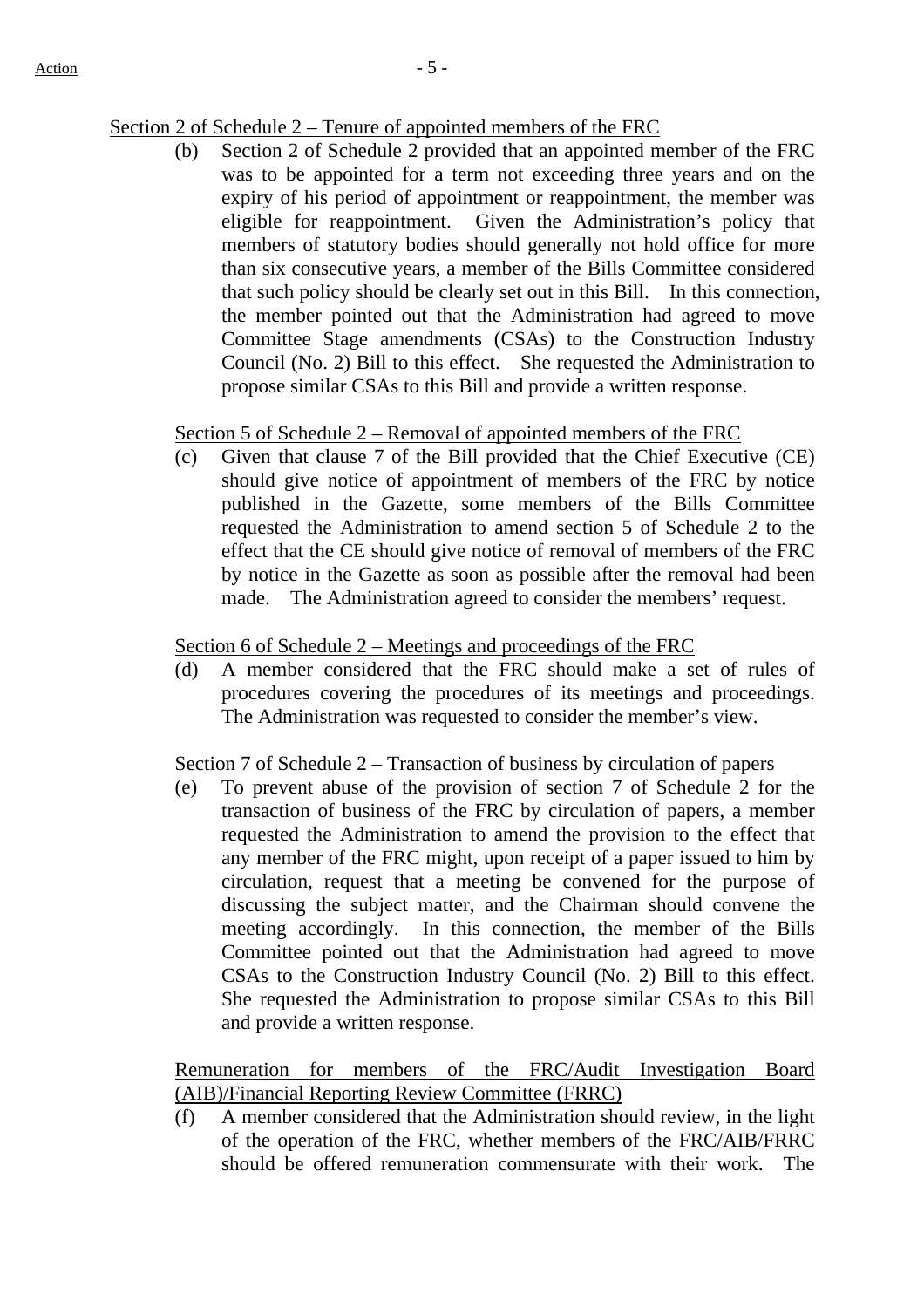Administration was requested to consider the member's view.

(*Post-meeting note:* While items (b) and (e) above were discussed at the meeting, the requests for the Administration to propose CSAs and provide a written response were raised by a member of the Bills Committee after the meeting. With the concurrence of the Chairman, the member's requests were incorporated in the list of follow-up actions to be taken by the Administration.)

Date of next meeting

4. The Chairman reminded members that the next meeting would be held on Monday, 29 May 2006, at 10:45 am.

#### **III. Any other business**

5. There being no other business, the meeting ended at 10:30 am.

Council Business Division 1 Legislative Council Secretariat 8 August 2006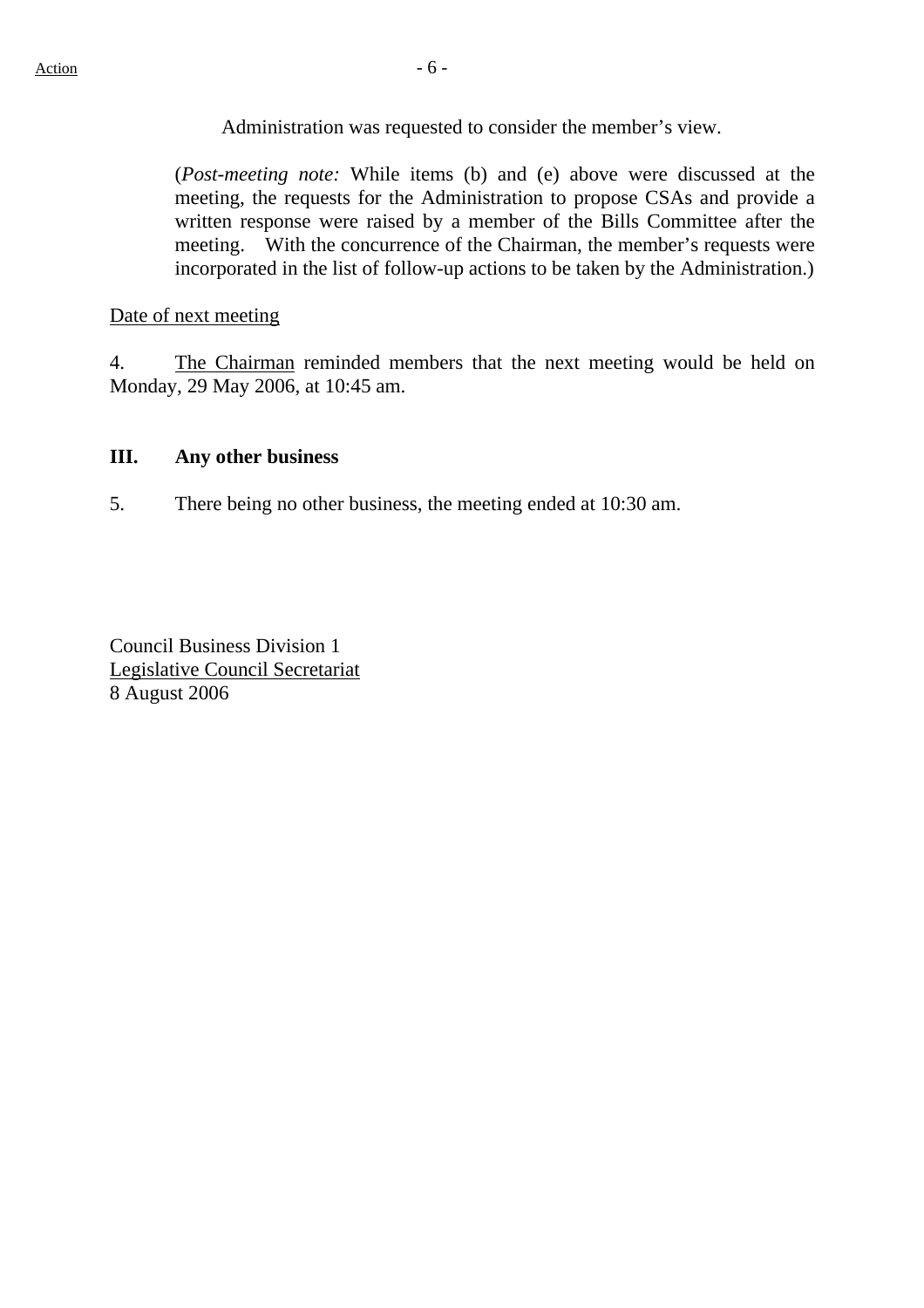# **Appendix**

# **Proceedings of the seventeenth meeting of the Bills Committee on Financial Reporting Council Bill on Monday, 22 May 2006, at 8:30 am in Conference Room A of the Legislative Council Building**

| <b>Time marker</b> | <b>Speaker</b>                             | Subject(s)                                                                                                                                                                                                                                                                                                                                                                                                                                       | <b>Action</b>   |
|--------------------|--------------------------------------------|--------------------------------------------------------------------------------------------------------------------------------------------------------------------------------------------------------------------------------------------------------------------------------------------------------------------------------------------------------------------------------------------------------------------------------------------------|-----------------|
|                    |                                            |                                                                                                                                                                                                                                                                                                                                                                                                                                                  | <b>Required</b> |
| 000000-000314      | Chairman                                   | <b>Confirmation of minutes of meeting</b><br>(LC Paper No. CB(1)1527/05-06)                                                                                                                                                                                                                                                                                                                                                                      |                 |
| 000315-001014      | Chairman<br>Administration<br>Ms Emily LAU | arising from the $16^{th}$<br><b>Matters</b><br>meeting<br>new clause<br>$51A -$<br>Proposed<br>Protection of informers<br>(Paragraph 2 and Annex to LC Paper<br>No. $CB(1)1528/05-06(02))$                                                                                                                                                                                                                                                      |                 |
|                    |                                            | Briefing by the Administration<br>(a)<br>on its proposal to amend the<br>new clause $51A(2)$ to substitute<br>the expression "is not obliged<br>to" with "shall not", having<br>member's<br>regard<br>to<br>$\mathbf{a}$<br>suggestion at the last meeting<br>on 12 May 2006                                                                                                                                                                     |                 |
|                    |                                            | (b) In response to a member's<br>the<br>Administration<br>enquiry,<br>advised that the drafting of the<br>new clause 51A reflected the<br>position under common law.<br>Normally a prosecution witness<br>would not voluntarily disclose<br>the identity of an informer.<br>There could be exceptional<br>circumstances, such<br>as<br>the<br>witness becoming a hostile<br>witness of the prosecution.<br>In<br>addition, a prosecution witness |                 |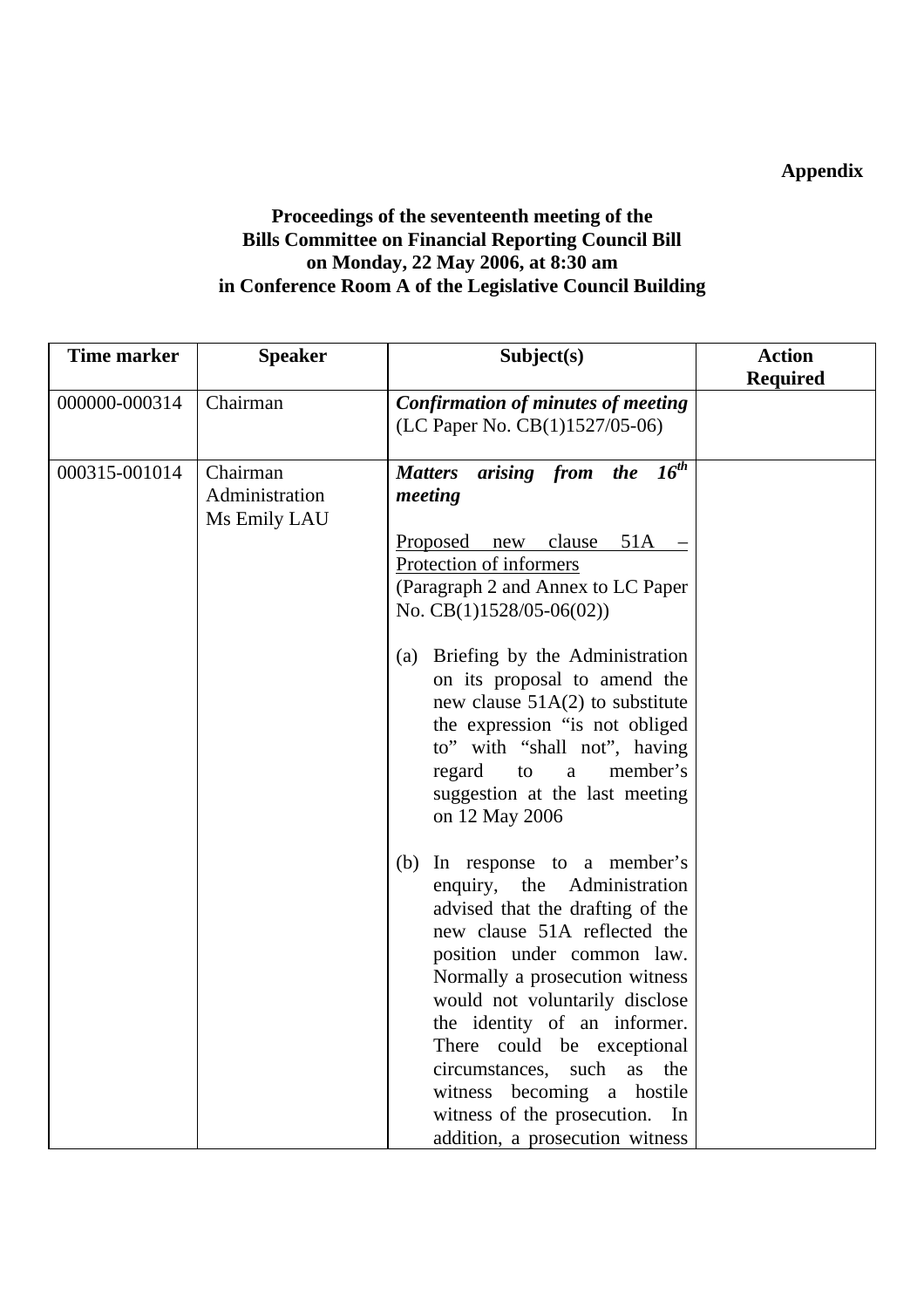| <b>Time marker</b> | <b>Speaker</b>                                                                                                            | Subject(s)                                                                                                                                                                                                                                                                                                                                                                                                                                                                                                                                                                                                                                                                                                                                                                                                                                     | <b>Action</b><br><b>Required</b> |
|--------------------|---------------------------------------------------------------------------------------------------------------------------|------------------------------------------------------------------------------------------------------------------------------------------------------------------------------------------------------------------------------------------------------------------------------------------------------------------------------------------------------------------------------------------------------------------------------------------------------------------------------------------------------------------------------------------------------------------------------------------------------------------------------------------------------------------------------------------------------------------------------------------------------------------------------------------------------------------------------------------------|----------------------------------|
|                    |                                                                                                                           | might be obliged to answer<br>questions that might disclose<br>the identity of an informer on<br>being cross-examined.<br>Thus,<br>the expression "is not obliged<br>to" was normally sufficient for<br>the purpose. The expression<br>"shall not" would cover the<br>exceptional circumstances but<br>there would not be any statutory<br>sanction for a contravention                                                                                                                                                                                                                                                                                                                                                                                                                                                                        |                                  |
| 001015-002714      | Assistant<br>Legal<br>Adviser 6 (ALA6)<br>Administration<br>Ms Emily LAU<br>Chairman<br>Mr CHAN Kam-lam<br>Mr Jeffrey LAM | ALA6's view that:<br>(a)<br>that<br>(i)<br>given<br>the<br>Administration's<br>proposed amendment to<br>the new clause $51A(2)$<br>was no more than stating<br>the position at common<br>law, the proposed change<br>might not ensure<br>the<br>protection of the identity<br>of an informer as it had no<br>sanction for any breach,<br>but might<br>affect<br>the<br>completeness<br>of<br>the<br>evidence a witness might<br>give in court due to the<br>prohibition of disclosing<br>the<br>identity<br>and<br>particulars of relevant<br>persons and in view of the<br>wide<br>scope<br>the<br>of<br>definition of "relevant<br>in<br>person"<br>the<br>new<br>clause $51A(6)(a)$ and (b).<br>Further,<br>the<br>new<br>clause 51A<br>was<br>an<br>adaptation of section 30A<br>of the<br>Prevention<br>of<br><b>Bribery</b><br>Ordinance |                                  |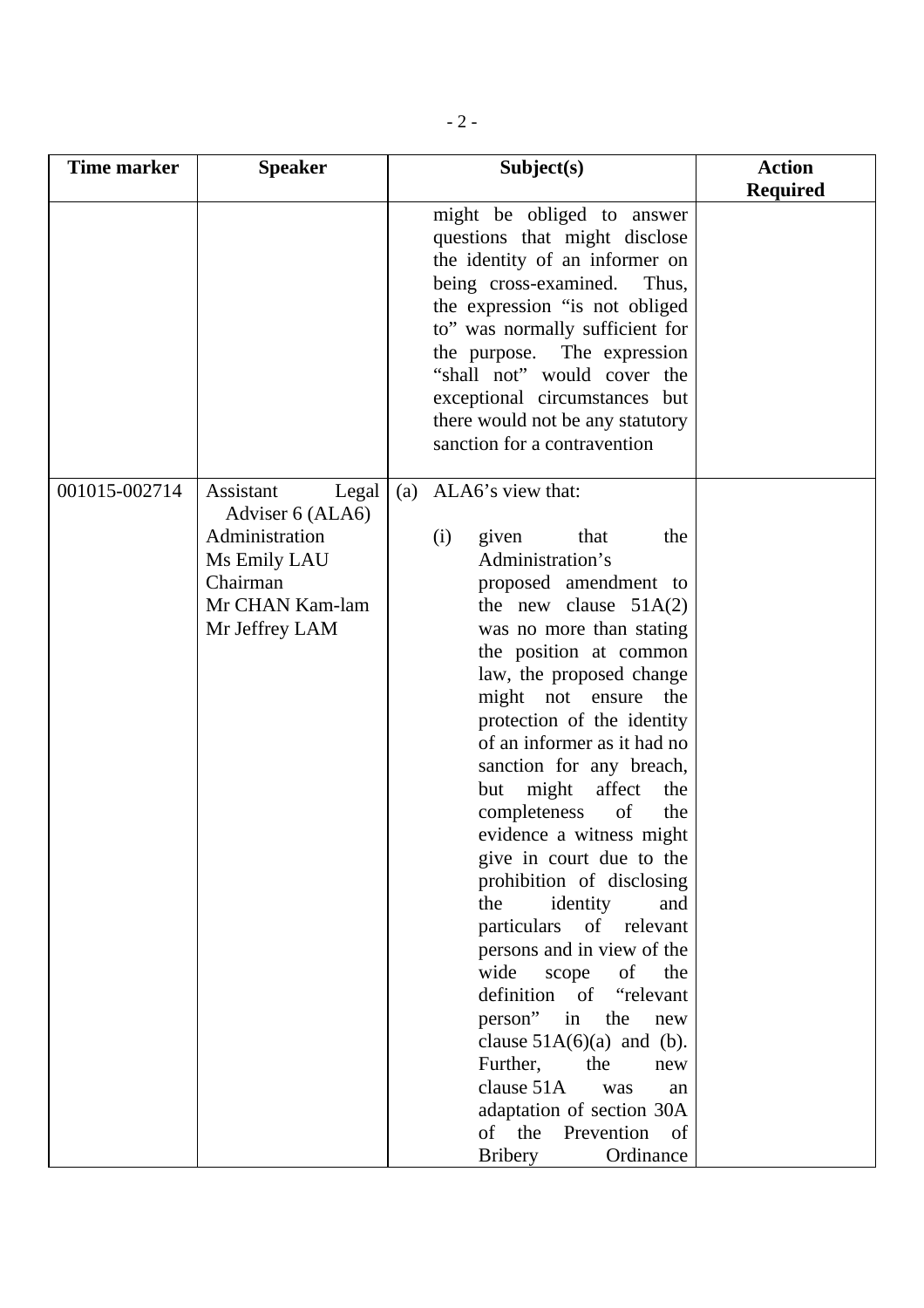| <b>Time marker</b> | <b>Speaker</b> | Subject(s)                                                                                                                                                                                                                                                                                                                                                                                                                                                                    | <b>Action</b>                                                                    |
|--------------------|----------------|-------------------------------------------------------------------------------------------------------------------------------------------------------------------------------------------------------------------------------------------------------------------------------------------------------------------------------------------------------------------------------------------------------------------------------------------------------------------------------|----------------------------------------------------------------------------------|
|                    |                |                                                                                                                                                                                                                                                                                                                                                                                                                                                                               | <b>Required</b>                                                                  |
|                    |                | $(Cap. 201)$ which<br>was<br>drafted purely to prevent<br>the<br>identity<br>and<br>particulars of an informer<br>from being elicited in<br>cross-examinations.<br>The<br>amendment proposed by<br>the Administration would<br>provide<br>not<br>any<br>comprehensive protection;<br>and                                                                                                                                                                                      |                                                                                  |
|                    |                | balancing the pros and<br>(ii)<br>cons of the effect of the<br>proposed amendment, it<br>might be preferable to<br>retain<br>the<br>original<br>wording of the new clause<br>$51A(2)$ for this Bill, and<br>that the Administration<br>should consider, outside<br>the context of this Bill and<br>from a policy perspective,<br>how, in the context of<br>good<br>corporate<br>governance, the system<br>the protection<br>for<br>of<br>whistle blowers could be<br>enhanced |                                                                                  |
|                    |                | The<br>Administration's<br>advice<br>(b)<br>that it had no objection to<br>retaining the original wording<br>of the new clause $51A(2)$                                                                                                                                                                                                                                                                                                                                       |                                                                                  |
|                    |                | Members<br>ALA6's<br>accepted<br>(c)<br>views in item (a) above and<br>requested the Administration to<br>consider the views set out in<br>item $(a)(ii)$ above                                                                                                                                                                                                                                                                                                               | The Administration<br>to take action under<br>paragraph $3(a)$ of<br>the minutes |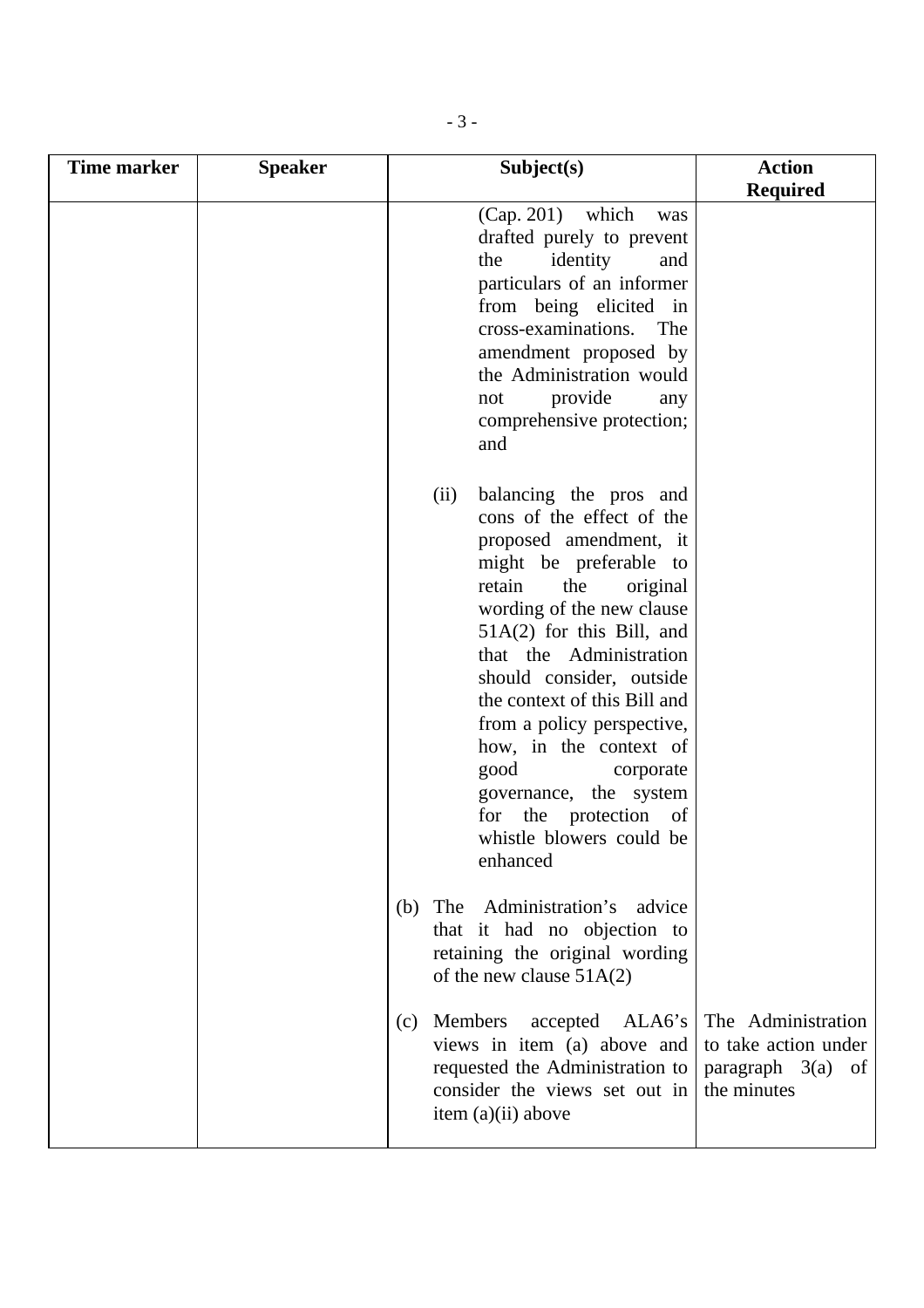| <b>Time marker</b> | <b>Speaker</b>                 | Subject(s)                                                                                                                                                                                                                                                                                                                                                                                                                                                                                                                                                                                                                        | <b>Action</b><br><b>Required</b> |
|--------------------|--------------------------------|-----------------------------------------------------------------------------------------------------------------------------------------------------------------------------------------------------------------------------------------------------------------------------------------------------------------------------------------------------------------------------------------------------------------------------------------------------------------------------------------------------------------------------------------------------------------------------------------------------------------------------------|----------------------------------|
| 002715-002847      | Administration                 | Clause 57 – Lien claimed on records<br>or documents<br>(Paragraphs 3 to 6 of LC Paper No.<br>$CB(1)1528/05-06(02))$<br>Briefing by the Administration on<br>paragraphs 3 to 6 of LC Paper No.<br>$CB(1)1528/05-06(02)$                                                                                                                                                                                                                                                                                                                                                                                                            |                                  |
| 002848-003201      | Administration<br>Ms Emily LAU | Clause $51$ – Preservation of secrecy<br>(Paragraphs 7 and 8 of LC Paper No.<br>$CB(1)1528/05-06(02))$<br>Briefing by the Administration<br>(a)<br>on paragraphs 7 and 8 of LC<br>Paper<br>No.<br>$CB(1)1528/05-06(02)$<br>In response to a member's<br>(b)<br>enquiry, the Administration<br>confirmed that the FRC, when<br>disclosing information to the<br>Official Receiver (OR), would<br>state clearly the purpose of the<br>disclosure and the relevant<br>capacity in which the OR was<br>given the information, and that<br><b>OR</b><br>the<br>would<br>the<br>use<br>information properly in his<br>relevant capacity |                                  |
| 003202-003244      | Chairman                       | The Chairman's advice that the<br>Administration had provided the<br>marked-up copy of the Chinese text<br>of clauses 51 to 81 and Schedule 1<br>to the Bill showing the draft<br>Committee<br>Stage<br>amendments<br>proposed<br>(CSAs)<br>by<br>the<br>Administration (LC Paper<br>No.<br>$CB(1)1528/05-06(03)).$<br>The<br>Chinese text would be considered by<br>ALA6 in tandem with the English                                                                                                                                                                                                                              |                                  |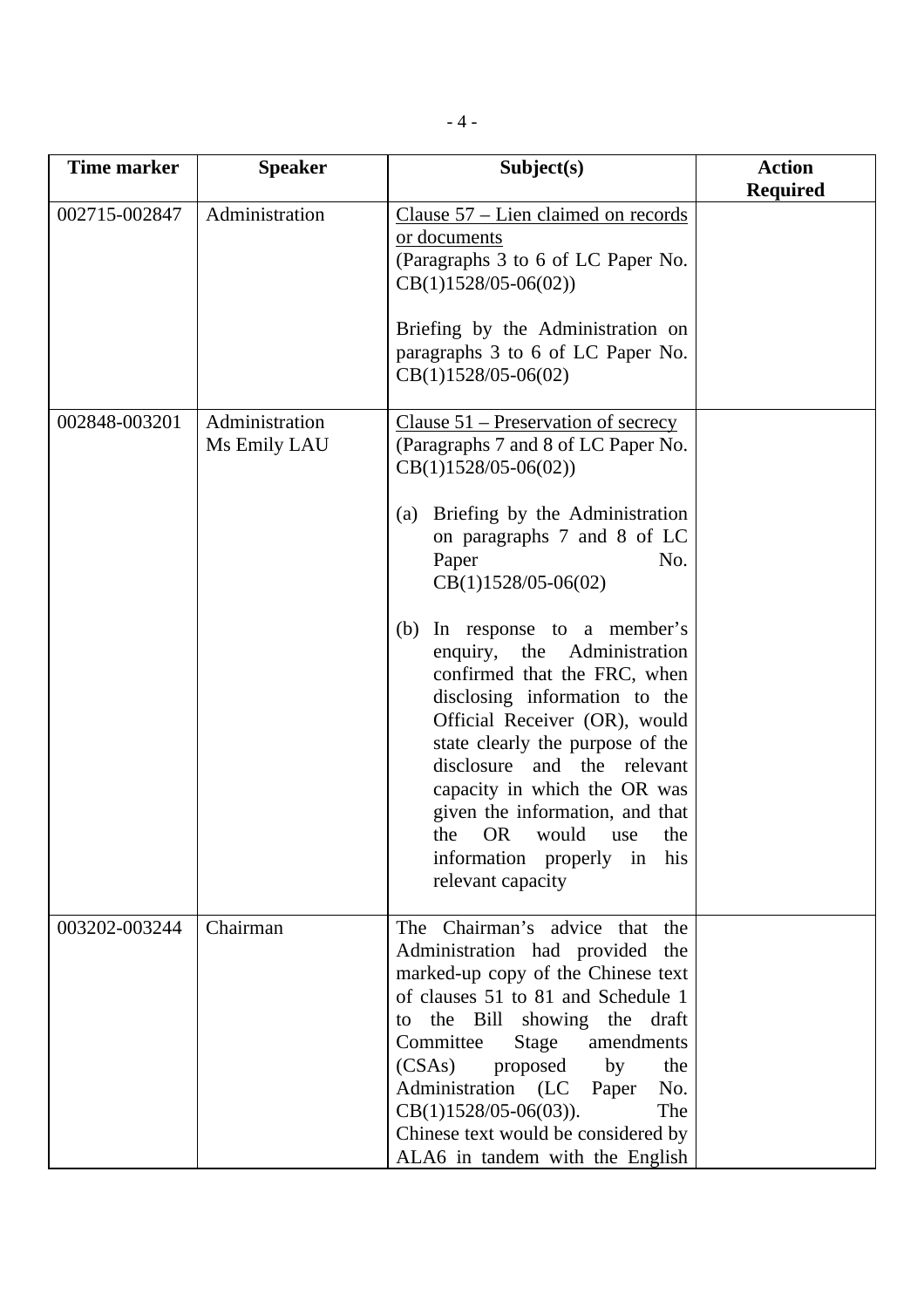| <b>Time marker</b> | <b>Speaker</b>                             | Subject(s)                                                                                                                                                                                                                                                                                                                                                                                                                                                                                                                                                                                                                                                                                                              | <b>Action</b><br><b>Required</b>                                                       |
|--------------------|--------------------------------------------|-------------------------------------------------------------------------------------------------------------------------------------------------------------------------------------------------------------------------------------------------------------------------------------------------------------------------------------------------------------------------------------------------------------------------------------------------------------------------------------------------------------------------------------------------------------------------------------------------------------------------------------------------------------------------------------------------------------------------|----------------------------------------------------------------------------------------|
|                    |                                            | text to ensure that the two were<br>consistent with each other                                                                                                                                                                                                                                                                                                                                                                                                                                                                                                                                                                                                                                                          |                                                                                        |
| 003245-003900      | Chairman<br>Administration<br>Ms Emily LAU | Clause-by-clause examination of<br>the Bill with draft CSAs proposed<br>by the Administration<br>(LC)<br>Paper<br>Nos.<br>$CB(1)1127/05-06(01)$ and $(02)$ )<br>Schedule 2 to the Bill (Sections 1                                                                                                                                                                                                                                                                                                                                                                                                                                                                                                                      |                                                                                        |
|                    |                                            | and $2)$<br>Briefing by the Administration<br>(a)<br>on sections 1 and 2 of Schedule<br>2                                                                                                                                                                                                                                                                                                                                                                                                                                                                                                                                                                                                                               |                                                                                        |
|                    |                                            | Section 2 of Schedule $2$ – Tenure of<br>appointed members                                                                                                                                                                                                                                                                                                                                                                                                                                                                                                                                                                                                                                                              |                                                                                        |
|                    |                                            | (b) Referring to the<br>expressed by The Association<br>Chartered<br>Certified<br>of<br>Accountants (Hong Kong)<br>about the tenure of FRC's<br>appointed members, and the<br>Administration's<br>written<br>(LC)<br>Paper<br>response<br>No. $CB(1)1127/05-06(02))$ that<br>there was a general policy<br>non-official<br>guideline<br>that<br>members of statutory bodies<br>should not hold office for more<br>than six consecutive years, a<br>member pointed out that such<br>guideline had often not been<br>followed by the Government.<br>enquired whether<br>She<br>the<br>Administration would propose a<br>specify that<br>CSA<br>to<br>an<br>appointed member of the FRC<br>should<br>office<br>hold<br>not | concern The Administration<br>to take action under<br>paragraph 3(b) of<br>the minutes |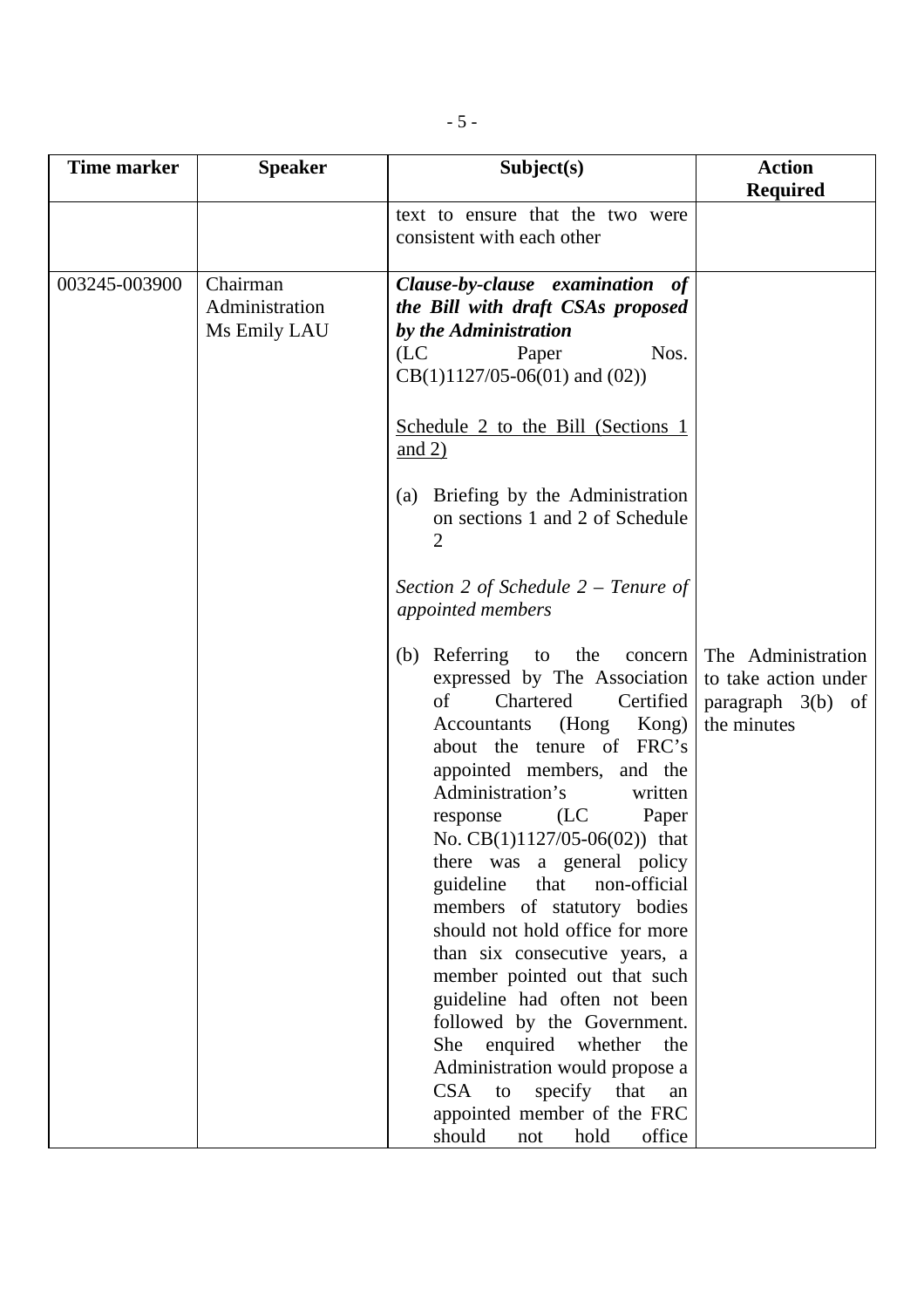| <b>Time marker</b> | <b>Speaker</b>                                                                    | Subject(s)                                                                                                                                                                                                                                                                                                                                                                                                       | <b>Action</b><br><b>Required</b> |
|--------------------|-----------------------------------------------------------------------------------|------------------------------------------------------------------------------------------------------------------------------------------------------------------------------------------------------------------------------------------------------------------------------------------------------------------------------------------------------------------------------------------------------------------|----------------------------------|
|                    |                                                                                   | continuously for more than six<br>years                                                                                                                                                                                                                                                                                                                                                                          |                                  |
|                    |                                                                                   | The Administration's response<br>(c)<br>that it had followed an existing<br>general policy guideline on<br>tenure of appointed members of<br>statutory bodies. It would not<br>be necessary to prescribe a rigid<br>requirement in the Bill, in order<br>to allow flexibility for the<br>Administration<br>to take<br>into<br>exigency<br>the<br>account<br>of<br>when making<br>circumstances<br>reappointments |                                  |
| 003901-004024      | Mr Andrew LEUNG<br>Administration                                                 | A member's view in support of the<br>Administration's position that it was<br>not necessary to specify in the Bill a<br>maximum<br>tenure<br>of<br>appointed<br>members of the FRC                                                                                                                                                                                                                               |                                  |
| 004025-004107      | Ms Emily LAU                                                                      | A member's advice that she would<br>consider proposing a CSA to specify<br>in the Bill a maximum tenure of the<br>appointed members of the FRC                                                                                                                                                                                                                                                                   |                                  |
| 004108-005831      | Administration<br>Mr SIN Chung-kai<br>Mr CHAN Kam-lam<br>Mr Albert HO<br>Chairman | Schedule 2 to the Bill (Sections 3 to<br><u>6)</u><br>Briefing by the Administration<br>(a)<br>on sections 3 to 6 of Schedule 2<br>and the draft proposed CSAs<br>Section 5 of Schedule $2 -$ Removal                                                                                                                                                                                                            |                                  |
|                    |                                                                                   | of appointed members<br>(b) In response to a member's<br>enquiry, the<br>Administration<br>advised that section $5(1)(e)$ of<br>Schedule 2 was a "catch-all"                                                                                                                                                                                                                                                     |                                  |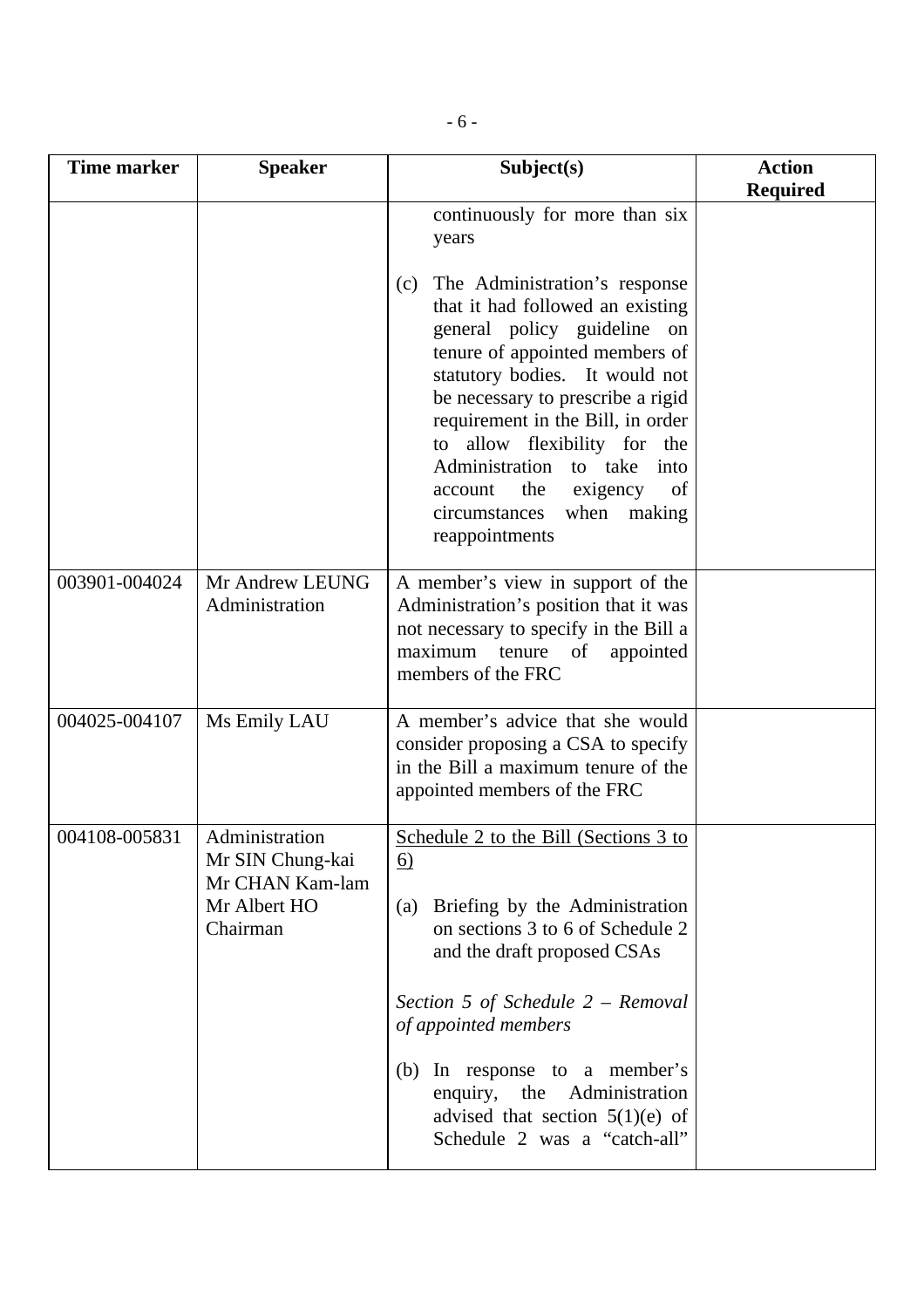| Time marker   | <b>Speaker</b>                                                     | Subject(s)                                                                                                                                                                                                                                                                                                                                                                                                                                                                                                                                  | <b>Action</b><br><b>Required</b>                                                 |
|---------------|--------------------------------------------------------------------|---------------------------------------------------------------------------------------------------------------------------------------------------------------------------------------------------------------------------------------------------------------------------------------------------------------------------------------------------------------------------------------------------------------------------------------------------------------------------------------------------------------------------------------------|----------------------------------------------------------------------------------|
|               |                                                                    | provision<br>other<br>to<br>cover<br>situations<br>of<br>appointed<br>${\rm an}$<br>member of the FRC being<br>unable to perform the functions<br>of a member of the FRC and<br>should be removed from the<br>office                                                                                                                                                                                                                                                                                                                        |                                                                                  |
|               |                                                                    | Some members' view that given<br>(c)<br>that clause 7 of the Bill<br>provided<br>that<br>the<br>Chief<br>Executive (CE) should give<br>of<br>appointment<br>notice<br>of<br>members of the FRC by notice<br>published in<br>the<br>Gazette,<br>section 5 of Schedule 2 should<br>be amended to the effect that<br>the CE should give notice of<br>removal of members of the<br>FRC by notice published in the<br>Gazette as soon as possible after<br>the removal had been made.<br>The Administration agreed to<br>consider the suggestion | The Administration<br>to take action under<br>paragraph $3(c)$ of<br>the minutes |
| 005832-010306 | Mr SIN Chung-kai<br>Administration<br>Mr Albert HO<br>Ms Emily LAU | Section 6 of Schedule $2$ – Meetings<br>and proceedings of Council<br>On section $6(5)$ of Schedule 2, a<br>(a)<br>member stressed the need to<br>prevent the meetings of the<br><b>FRC</b><br>conducted<br>through<br>telephone conferencing from<br>being hacked<br>The Administration advised that<br>(b)<br>sectin $6(5)$ of Schedule 2 was<br>drafted with reference to similar<br>provisions in Schedule 2 to the<br>Securities<br>and<br><b>Futures</b><br>Ordinance and that it was for                                             |                                                                                  |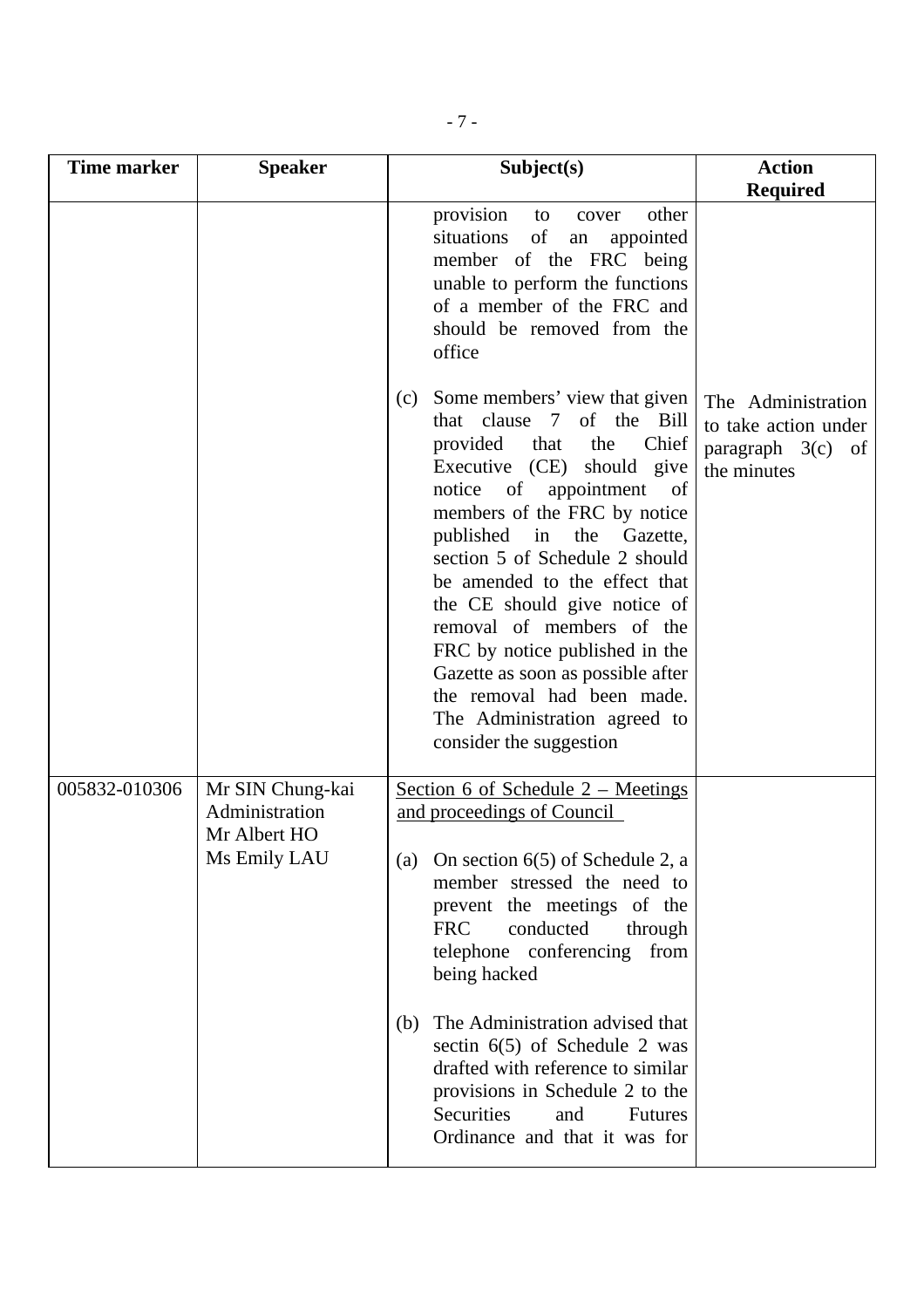| Time marker   | <b>Speaker</b>                             | Subject(s)                                                                                                                                                                                                                                                                                                                                                                                                                                | <b>Action</b><br><b>Required</b>                                                          |
|---------------|--------------------------------------------|-------------------------------------------------------------------------------------------------------------------------------------------------------------------------------------------------------------------------------------------------------------------------------------------------------------------------------------------------------------------------------------------------------------------------------------------|-------------------------------------------------------------------------------------------|
|               |                                            | the FRC to decide whether a<br>meeting would be conducted<br>through telephone conferencing<br>and<br>the<br>safety<br>measures<br>involved                                                                                                                                                                                                                                                                                               |                                                                                           |
|               |                                            | Request for the Administration<br>(c)<br>consider<br>member's<br>a<br>to<br>suggestion that the FRC should<br>make a<br>set of rules<br>of<br>procedures<br>covering<br>the<br>procedures of its meetings and<br>proceedings                                                                                                                                                                                                              | The Administration<br>to take action under<br>paragraph $3(d)$ of<br>the minutes          |
| 010307-011019 | Administration<br>Ms Emily LAU<br>Chairman | Section<br>Schedule<br>$\tau$<br>of<br>2<br>Transaction<br>of<br>business<br>by<br>circulation of papers                                                                                                                                                                                                                                                                                                                                  |                                                                                           |
|               |                                            | Briefing by the Administration<br>(a)<br>on section 7 of Schedule 2                                                                                                                                                                                                                                                                                                                                                                       |                                                                                           |
|               |                                            | In response to a member's<br>(b)<br>the Administration<br>enquiry,<br>advised that notwithstanding<br>section $7(2)$ of Schedule 2, a<br>member of the FRC might,<br>upon receipt of a paper issued<br>to him by circulation, request<br>that the business in question be<br>transacted at a meeting of the<br>FRC.<br>The<br>system<br>was<br>modelled on that adopted by the<br>Securities<br>and<br><b>Futures</b><br>Commission (SFC) |                                                                                           |
|               |                                            | A member pointed out that the<br>(c)<br>Administration had agreed to<br>move CSAs to the Construction<br>Industry Council (No. 2) Bill to<br>regulate<br>transaction<br>the<br>of<br>business<br>circulation<br>of<br>by                                                                                                                                                                                                                  | The Administration<br>to take action under<br>$paragraph \quad 3(e)$<br>of<br>the minutes |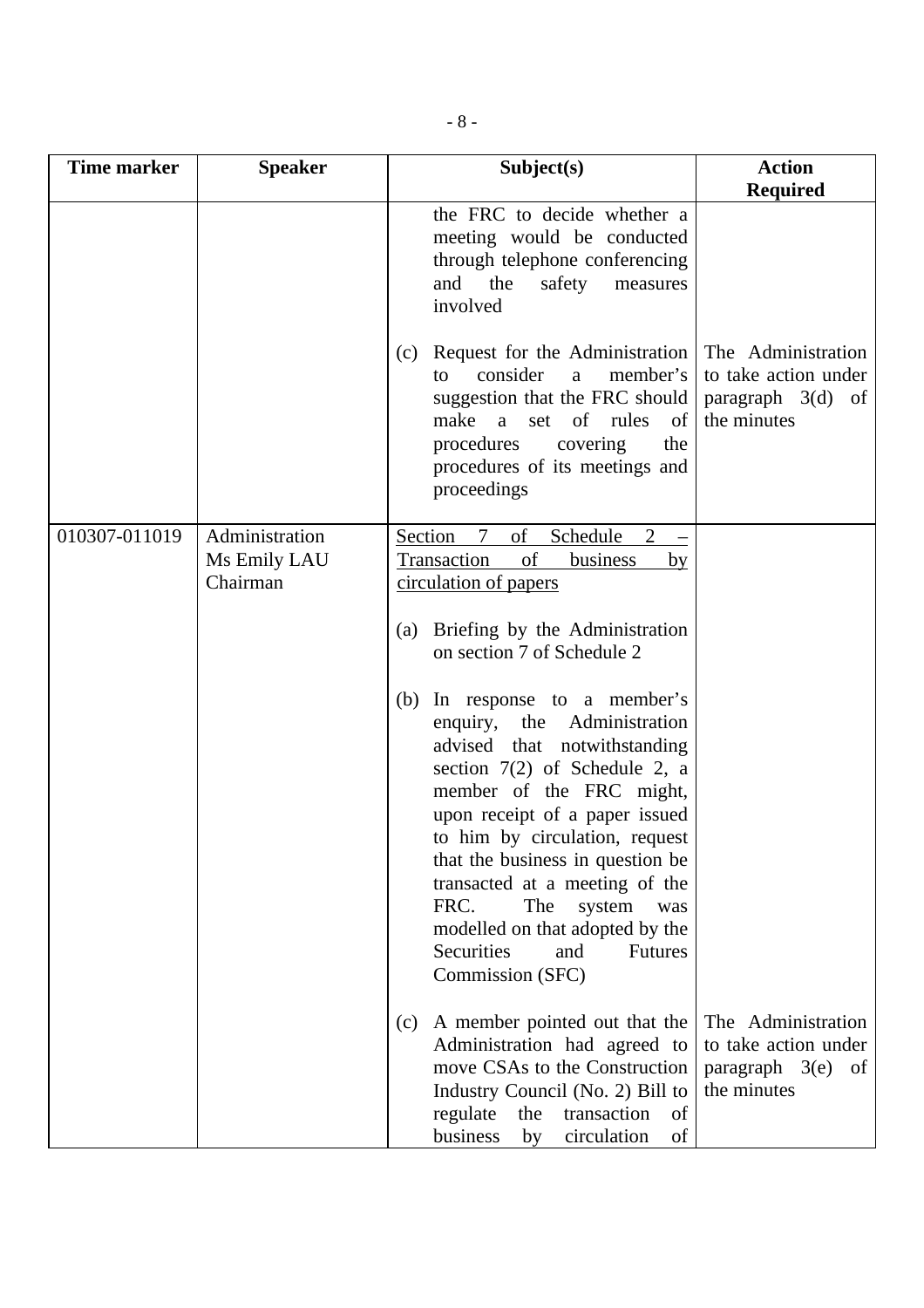| <b>Time marker</b> | <b>Speaker</b>                                                 | Subject(s)                                                                                                                                                                                                                                                                                                                                                                                                                                                                                                                                                                                                                                                               | <b>Action</b><br><b>Required</b> |
|--------------------|----------------------------------------------------------------|--------------------------------------------------------------------------------------------------------------------------------------------------------------------------------------------------------------------------------------------------------------------------------------------------------------------------------------------------------------------------------------------------------------------------------------------------------------------------------------------------------------------------------------------------------------------------------------------------------------------------------------------------------------------------|----------------------------------|
|                    |                                                                | papers to the effect that any<br>member of the Construction<br>Industry Council might, upon<br>receipt of a paper issued to him<br>by circulation, give notice in<br>writing<br>the<br>chairman<br>to<br>requiring that the business be<br>transacted at a meeting.<br>She<br>considered that section 7 of<br>Schedule 2 should be amended<br>along the same line                                                                                                                                                                                                                                                                                                        |                                  |
| 011020-011347      | Ms Emily LAU<br>Administration                                 | The member's reiteration that<br>(a)<br>Administration<br>should<br>the<br>review, in the light of the<br>operation of the FRC, whether<br>members of the FRC/Audit<br>Investigation<br>Board<br>(AIB)/Financial<br>Reporting<br>Review Committee<br>(FRRC)<br>should be offered remuneration<br>commensurate with their work<br>Administration's advice<br>The<br>(b)<br>the<br>that<br>remuneration<br>arrangement would be largely<br>modelled on that adopted by the<br>Kong<br>Institute<br>Hong<br>of<br>Certified Public<br><b>Accountants</b><br>would<br>(HKICPA)<br>and<br>be<br>considered in the context of the<br>funding arrangement for the<br><b>FRC</b> |                                  |
| 011348-011815      | Administration<br>Mr SIN Chung-kai<br>Chairman<br>Ms Emily LAU | 8<br>$\overline{2}$<br>Section<br>of<br>Schedule<br>Committees<br>Briefing by the Administration<br>(a)<br>on section 8 of Schedule 2<br>In response to a member's<br>(b)                                                                                                                                                                                                                                                                                                                                                                                                                                                                                                |                                  |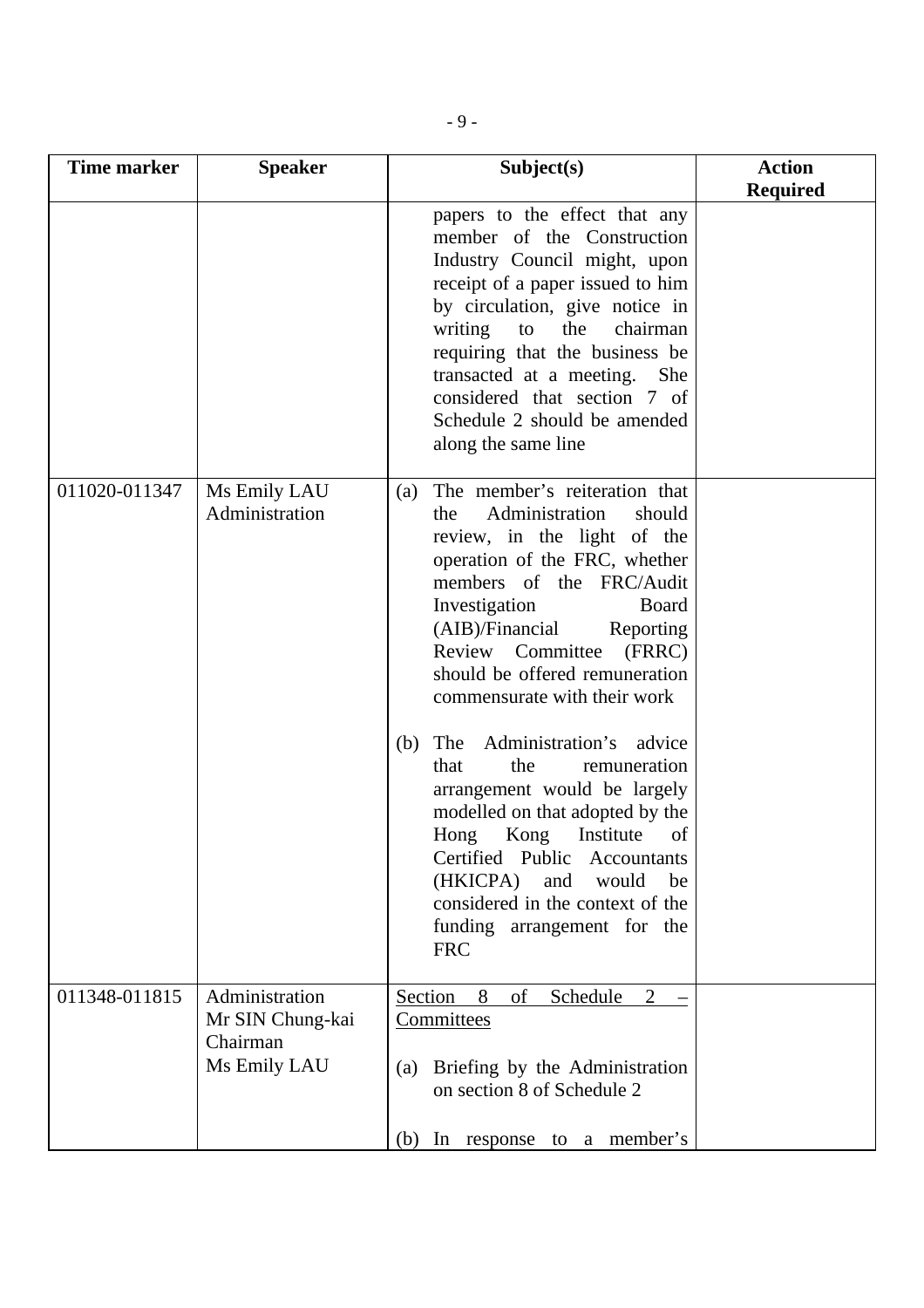| <b>Time marker</b> | <b>Speaker</b>                                                                                           | Subject(s)                                                                                                                                                                                                                                                                                                                                                                                                                                                                                                                                         | <b>Action</b><br><b>Required</b> |
|--------------------|----------------------------------------------------------------------------------------------------------|----------------------------------------------------------------------------------------------------------------------------------------------------------------------------------------------------------------------------------------------------------------------------------------------------------------------------------------------------------------------------------------------------------------------------------------------------------------------------------------------------------------------------------------------------|----------------------------------|
|                    |                                                                                                          | the Administration<br>enquiry,<br>advised that subject to any<br>direction<br>of<br>the<br>FRC,<br>committees established by the<br>FRC for any general or specific<br>purposes would determine the<br>procedure<br>for<br>convening<br>meetings for the conduct of<br>their own business                                                                                                                                                                                                                                                          |                                  |
| 011816-012515      | Chairman<br>Administration<br>Ms Emily LAU<br><b>HKICPA</b>                                              | Funding arrangement for the FRC<br>(LC)<br>Paper<br>No.<br>$CB(1)1256/05-06(05))$<br>Chairman<br>The<br>welcomed<br>(a)<br>representative of the HKICPA<br>to the meeting<br>Briefing by the Administration<br>(b)<br>revised<br>the<br>funding<br>on<br>arrangement set out in its paper<br>(LC)<br>Paper<br>No.<br>$CB(1)1256/05-06(05))$<br>HKICPA confirmed that the<br>(c)<br>four<br>parties<br>concerned,<br>including HKICPA, had agreed<br>revised<br>the<br>funding<br>to<br>in<br>arrangement<br>out<br>set<br>paragraph 6 of the paper |                                  |
| 012516-013932      | Ms Emily LAU<br>Administration<br>Mr Albert HO<br>Chairman<br>Registrar of<br>Companies<br><b>HKICPA</b> | Members considered it essential<br>(a)<br>to ensure that sufficient funding<br>would be made available to the<br><b>FRC</b><br>the<br>effective<br>for<br>performance of its functions,<br>and to cater for increases in the<br>Council's<br>workload<br>which<br>might incur huge costs.<br>Where<br>additional funding<br>necessary,<br>beyond the agreed commitments                                                                                                                                                                            |                                  |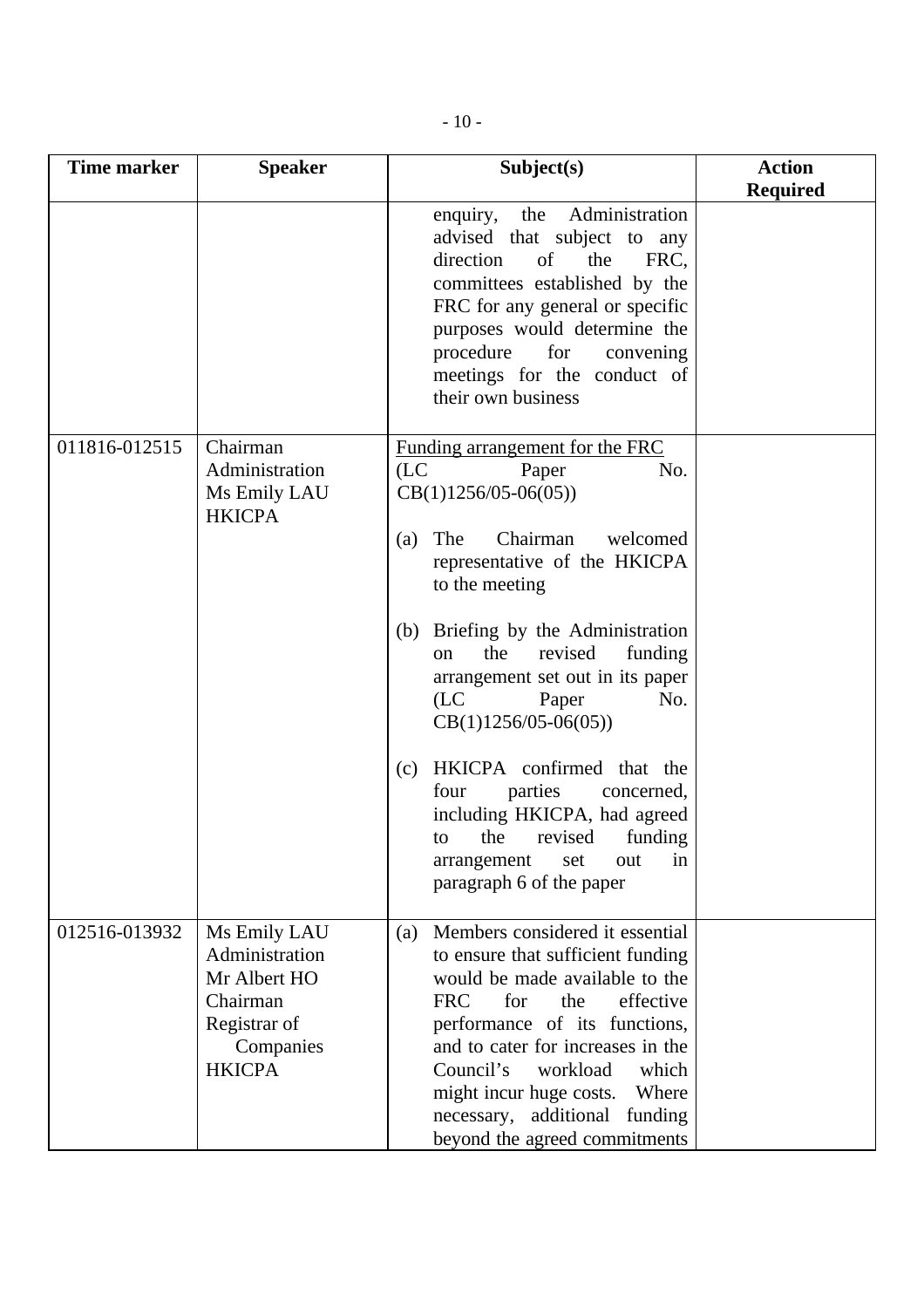| <b>Time marker</b> | <b>Speaker</b> | Subject(s)                                                                                                                                                                                                                                                                                                                                                                                                                                                                                                                                         | <b>Action</b><br><b>Required</b> |
|--------------------|----------------|----------------------------------------------------------------------------------------------------------------------------------------------------------------------------------------------------------------------------------------------------------------------------------------------------------------------------------------------------------------------------------------------------------------------------------------------------------------------------------------------------------------------------------------------------|----------------------------------|
|                    |                | should be sought from the four<br>contribution parties, i.e. the<br>Hong Kong Exchanges and<br>Clearing Limited, HKICPA, the<br>SFC and the Administration, so<br>that the FRC's investigation or<br>enquiry work would not be<br>hindered by the lack of funds                                                                                                                                                                                                                                                                                    |                                  |
|                    |                | The Administration advised that<br>(b)<br>the funding arrangement was<br>formulated with reference to the<br>number of investigations, in<br>relation to<br>listed entities,<br>instigated by the Hong Kong<br>Society<br>$\sigma$<br>Accountants<br>(HKSA)/HKICPA's<br>Investigation Committees since<br>1998.<br>With<br>regard<br>to<br>contingency funding, the four<br>parties had agreed that they<br>would seriously consider any<br>justified request made by the<br>FRC for additional funding<br>beyond<br>the<br>current<br>commitments |                                  |
|                    |                | Registrar of Companies and<br>(c)<br>HKIPCA advised that there was<br>a strong wish on the part of all<br>the four parties for the FRC to<br>operate successfully. In view<br>of this, if there were any<br>justifiable requests by the FRC<br>for top-up in the funding, the<br>requests would be considered<br>sympathetically.<br>The<br>Registrar and HKICPA did not<br>envisage any problems with the<br>revised funding arrangement                                                                                                          |                                  |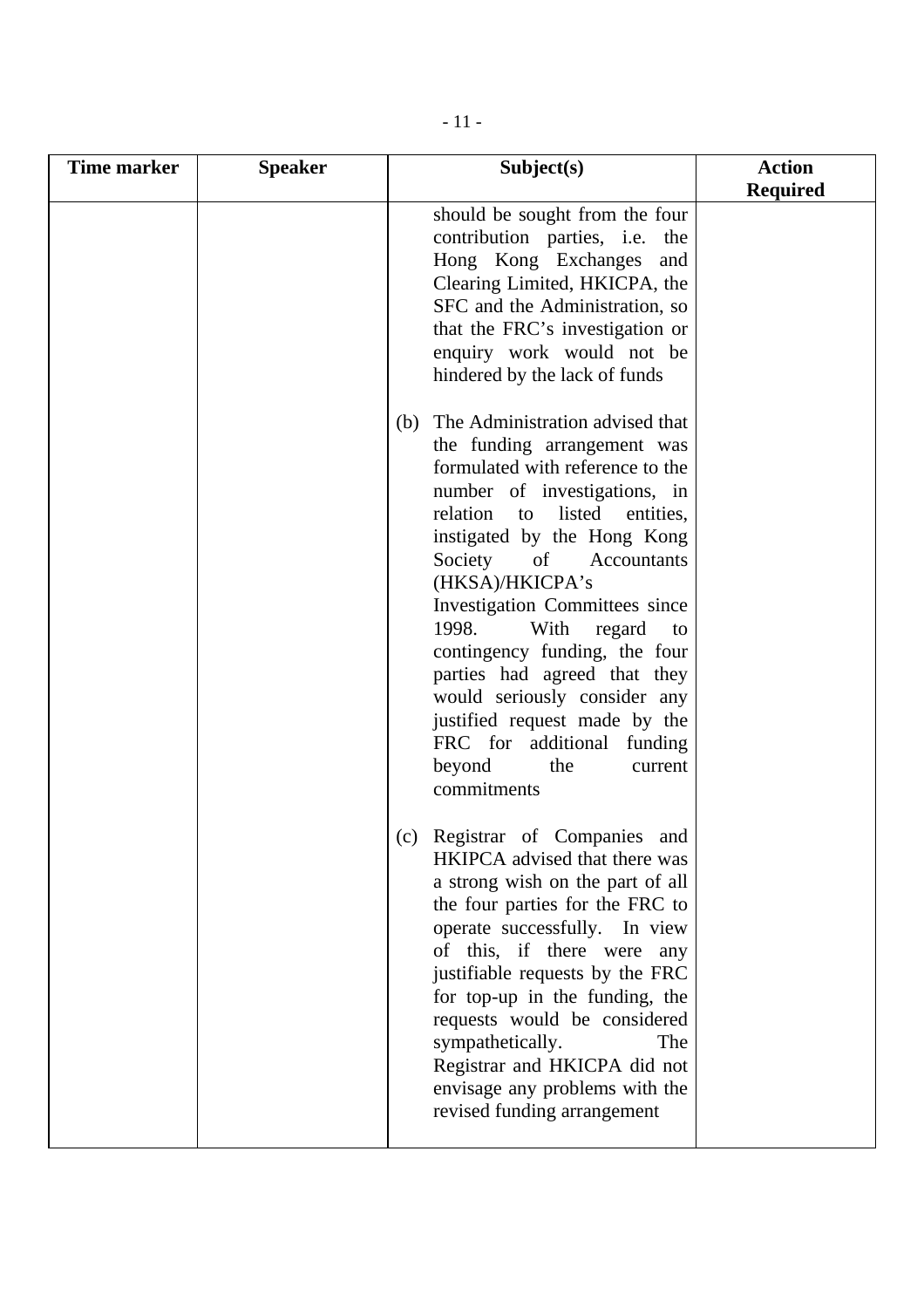| <b>Time marker</b> | <b>Speaker</b>                                                                         | Subject(s)                                                                                                                                                                                                                                                                                                                                                                                                                                                                                                                                                                                                                                                                                                                                                                                                                                                                                                                  | <b>Action</b>   |
|--------------------|----------------------------------------------------------------------------------------|-----------------------------------------------------------------------------------------------------------------------------------------------------------------------------------------------------------------------------------------------------------------------------------------------------------------------------------------------------------------------------------------------------------------------------------------------------------------------------------------------------------------------------------------------------------------------------------------------------------------------------------------------------------------------------------------------------------------------------------------------------------------------------------------------------------------------------------------------------------------------------------------------------------------------------|-----------------|
|                    |                                                                                        |                                                                                                                                                                                                                                                                                                                                                                                                                                                                                                                                                                                                                                                                                                                                                                                                                                                                                                                             |                 |
|                    |                                                                                        | (d) HKICPA also advised that upon<br>the establishment of the FRC,<br>the FRC would take the place of<br>the Investigation Committees of<br>HKICPA.<br>the<br>The<br>investigations<br>would<br>be<br>conducted mainly on cases of<br>alleged<br>irregularity<br><b>or</b><br>non-compliance committed by<br>auditors/accountants in relation<br>to listed entities. In the past<br>few years, the number of such<br>investigations was not great.<br>Since HKSA<br>given<br>was<br>investigatory powers under the<br>Professional<br>Accountants<br>Ordinance in 1994, no cases<br>were filed for investigation until<br>From 1998 onwards,<br>1998.<br>there were only on average two<br>to three cases instigated by the<br>HKSA/HKICPA's Investigation<br>Committees<br>each<br>year,<br>involving an annual average<br>cost of about \$3 million<br>A member pointed out that<br>(e)<br>while<br>the<br>caseload<br>of | <b>Required</b> |
|                    |                                                                                        | HKICPA's<br>Investigation<br>Committees remained small, the<br>number of relevant cases might<br>increase after the establishment<br>of the independent FRC                                                                                                                                                                                                                                                                                                                                                                                                                                                                                                                                                                                                                                                                                                                                                                 |                 |
| 013933-014338      | Mr SIN Chung-kai<br><b>HKICPA</b><br>Administration<br>Mr CHAN Kam-lam<br>Ms Emily LAU | In response to a member's enquiry,<br>Administration advised that<br>the<br>preliminarily it had no intention for<br>the FRC to introduce a fund-saving<br>mechanism under which the portion<br>of the contribution made to the FRC<br>that remained unused at the end of a                                                                                                                                                                                                                                                                                                                                                                                                                                                                                                                                                                                                                                                 |                 |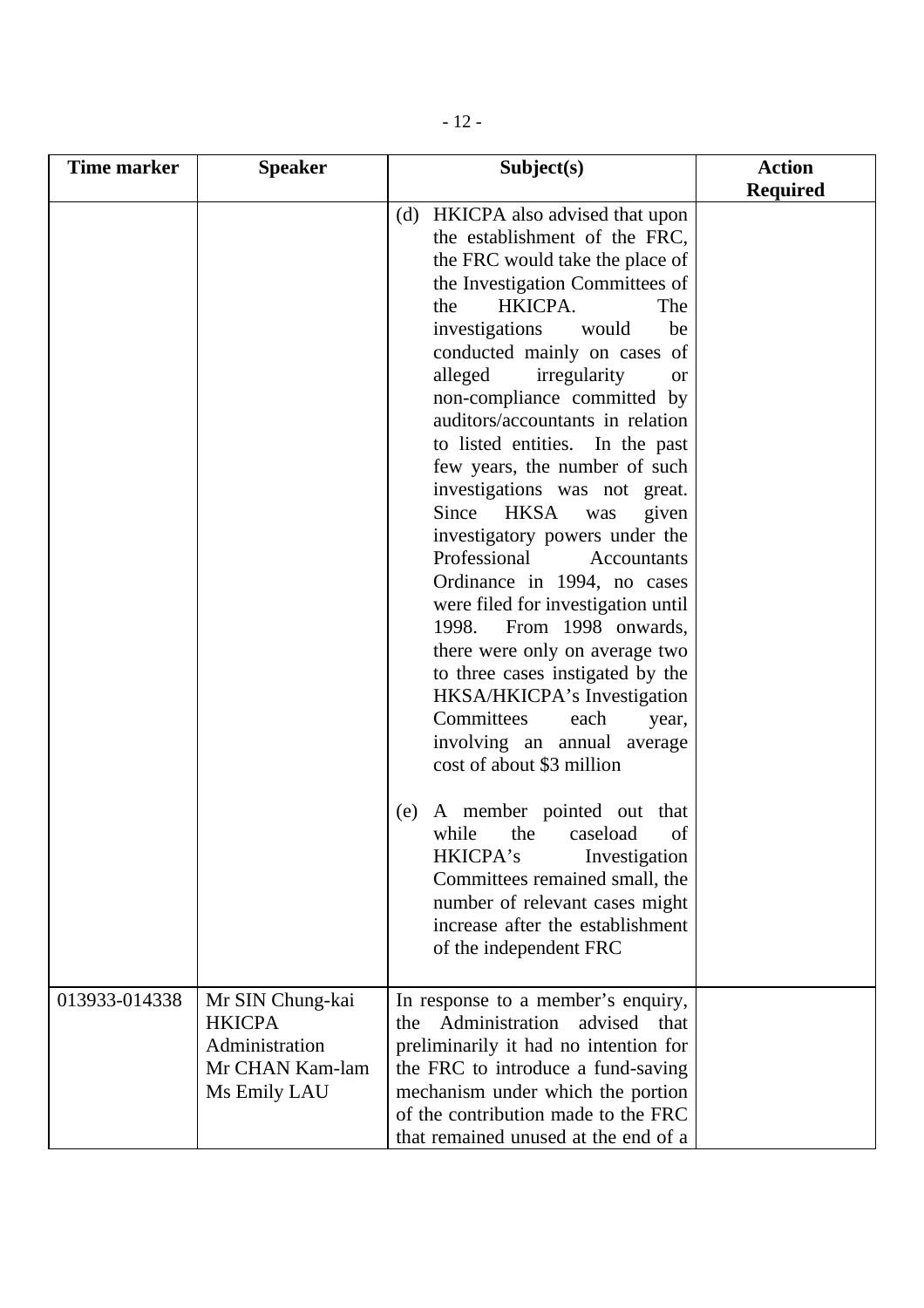| <b>Time marker</b> | <b>Speaker</b>                                              | Subject(s)                                                                                                                                                                                                                                                                                                                                                                                                                                                                                                                                                                                                                                                                                                                                                                                                                                                                                                                                                                                    | <b>Action</b><br><b>Required</b> |
|--------------------|-------------------------------------------------------------|-----------------------------------------------------------------------------------------------------------------------------------------------------------------------------------------------------------------------------------------------------------------------------------------------------------------------------------------------------------------------------------------------------------------------------------------------------------------------------------------------------------------------------------------------------------------------------------------------------------------------------------------------------------------------------------------------------------------------------------------------------------------------------------------------------------------------------------------------------------------------------------------------------------------------------------------------------------------------------------------------|----------------------------------|
|                    |                                                             | year could be carried forward to the<br>following year.<br>Notwithstanding<br>this, the Administration appreciated<br>members' concern about the funding<br>arrangement for the FRC and would<br>ensure that sufficient resources<br>would be available to the FRC for<br>the discharge of its functions                                                                                                                                                                                                                                                                                                                                                                                                                                                                                                                                                                                                                                                                                      |                                  |
| 014339-015029      | Chairman<br>Administration<br><b>HKICPA</b><br>Ms Emily LAU | Matters arising from the 15 <sup>th</sup><br>meeting in relation to funding<br>arrangement<br>Remuneration for members of the<br><b>Insider Dealing Tribunal (IDT)</b><br>The Administration advised that<br>(a)<br>lay members of the IDT were<br>remunerated at a rate of \$4,500<br>per day, or \$2,250 per half-day<br>Remuneration<br>for<br>arrangement<br>members of FRC/AIB/FRRC<br>The Administration advised that<br>(b)<br>while the FRC would engage<br>full-time<br>staff<br>paid<br>for<br>conducting investigations<br><b>or</b><br>enquiries,<br>remuneration<br>no<br>would be provided for members<br>of the FRC/AIB/FRRC who<br>worked on a pro-bono basis as a<br>form of public service.<br>This<br>was in line with the practice<br>adopted by the HKICPA, under<br>which<br>members<br>of<br>its<br>Committees<br>Investigation<br>worked on a pro bono basis as a<br>kind of public service.<br>The<br>Administration considered this<br>effective<br>practice<br>and |                                  |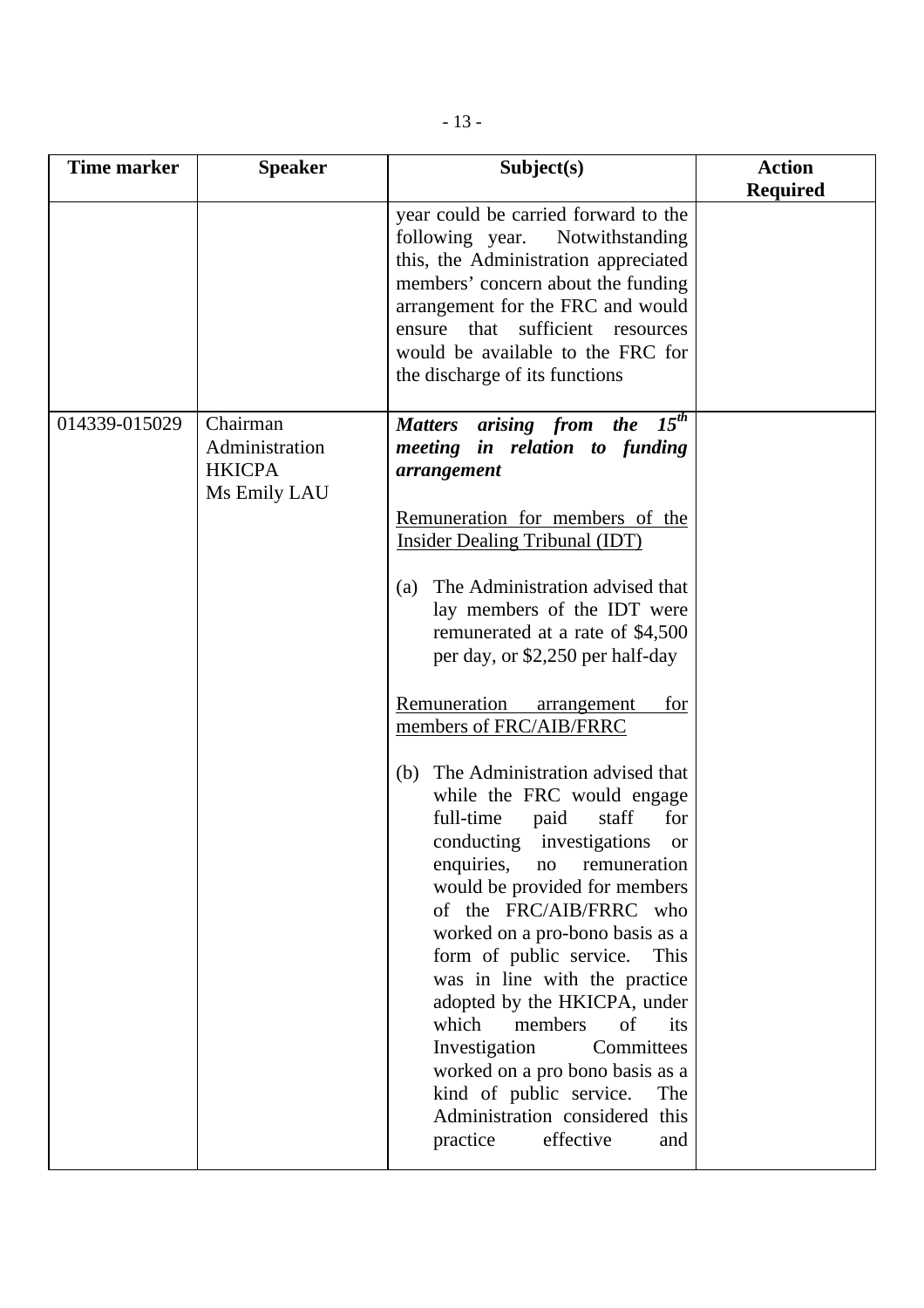| Time marker | <b>Speaker</b> | Subject(s)                                                                                                                                                                                                                                                                                                                                                                                         | <b>Action</b><br><b>Required</b>                                               |
|-------------|----------------|----------------------------------------------------------------------------------------------------------------------------------------------------------------------------------------------------------------------------------------------------------------------------------------------------------------------------------------------------------------------------------------------------|--------------------------------------------------------------------------------|
|             |                | acceptable                                                                                                                                                                                                                                                                                                                                                                                         |                                                                                |
|             |                | (c) HKICPA advised that while<br>investigations<br>currently<br>undertaken by HKICPA were<br>done by full-time paid staff,<br>members of the Investigations<br>Committees of the HKICPA,<br>who<br>were responsible<br>for<br>adjudication<br>and<br>oversight<br>received<br>duties,<br>no<br>remuneration                                                                                        |                                                                                |
|             |                | A member was concerned that<br>(d)<br>given the complexity of the<br>issues involved in FRC's<br>investigations or enquiries, it<br>might be<br>for<br>necessary<br>members<br>of<br>the<br>FRC/AIB/FRRC<br>spend<br>$\overline{\mathbf{t}}$<br>considerable time and efforts on<br>FRC's work. It seemed unfair<br>and unreasonable for the FRC<br>not to provide remuneration for<br>the members |                                                                                |
|             |                | The Administration advised that<br>(e)<br>as there was no provision in the<br>Bill<br>specifying<br>that<br>no<br>remuneration<br>would<br>be<br>provided for members of the<br>FRC/AIB/FRRC,<br>the<br><b>FRC</b><br>would have the flexibility to<br>decide<br>the<br>need<br>on<br>to<br>remunerate the members as and<br>when necessary                                                        |                                                                                |
|             |                | A member considered that the<br>(f)<br>Administration should review,<br>in the light of the operation of<br>the FRC, whether members of<br>the FRC/AIB/FRRC should be                                                                                                                                                                                                                              | The Administration<br>to take action under<br>paragraph 3(f) of<br>the minutes |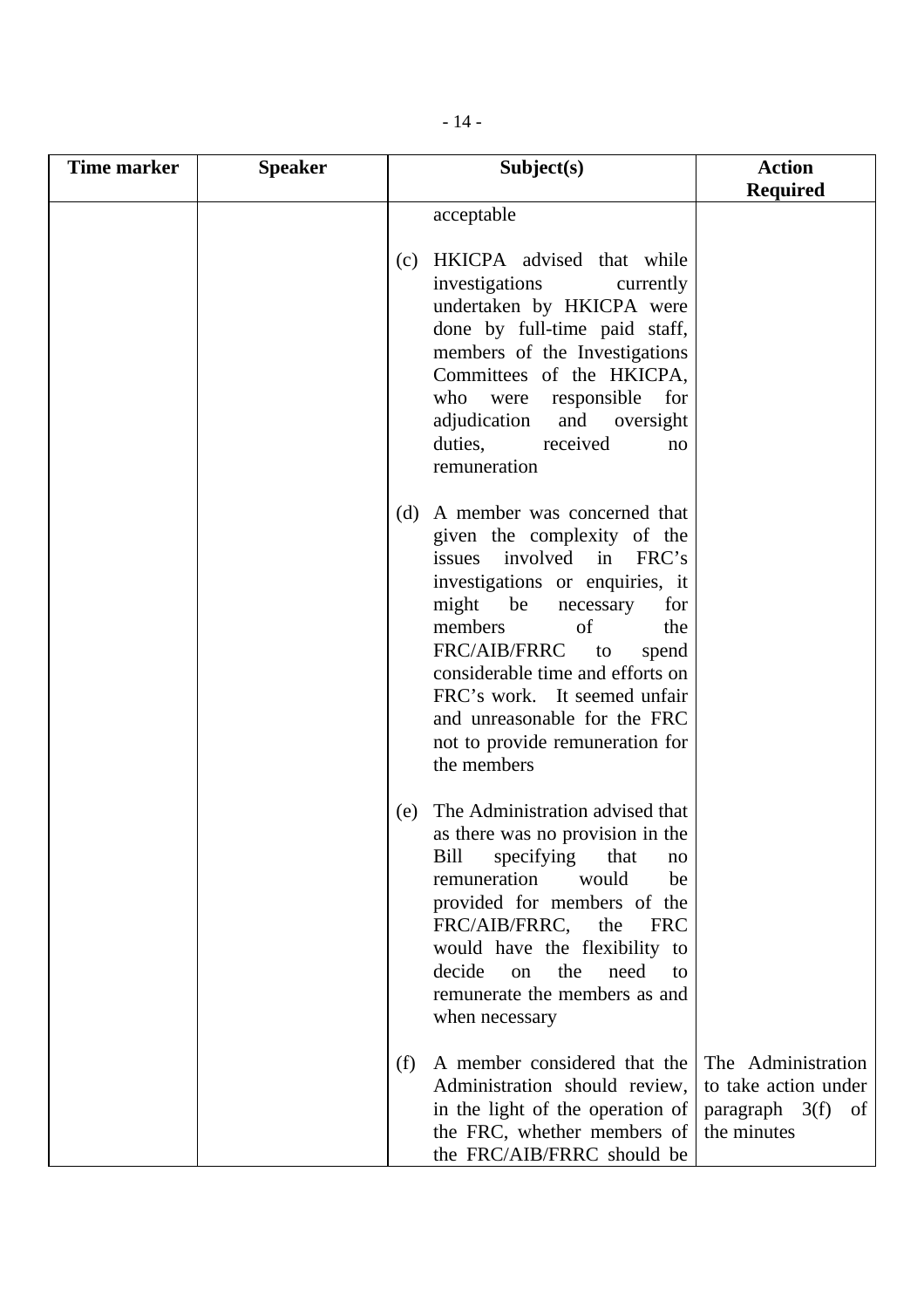| <b>Time marker</b> | <b>Speaker</b>                                                 | Subject(s)                                                                                                                                                                                                                                                                                                                                                                                                                                                                                                                                                                                                                                                                                                                                                                                                                                                                                                                                                                                                                                              | <b>Action</b><br><b>Required</b> |
|--------------------|----------------------------------------------------------------|---------------------------------------------------------------------------------------------------------------------------------------------------------------------------------------------------------------------------------------------------------------------------------------------------------------------------------------------------------------------------------------------------------------------------------------------------------------------------------------------------------------------------------------------------------------------------------------------------------------------------------------------------------------------------------------------------------------------------------------------------------------------------------------------------------------------------------------------------------------------------------------------------------------------------------------------------------------------------------------------------------------------------------------------------------|----------------------------------|
|                    |                                                                | offered<br>remuneration<br>commensurate with their work.<br>Administration<br>The<br>was<br>requested to<br>consider<br>the<br>member's view                                                                                                                                                                                                                                                                                                                                                                                                                                                                                                                                                                                                                                                                                                                                                                                                                                                                                                            |                                  |
| 015030-015825      | Chairman<br>Administration<br>Ms Emily LAU<br>Mr SIN Chung-kai | Clause-by-clause examination of<br>the Bill with draft CSAs proposed<br>by the Administration<br>(LC)<br>Nos.<br>Paper<br>$CB(1)1127/05-06(01)$ and $(02)$ )<br>Schedule 3 to the Bill<br>Briefing by the Administration<br>(a)<br>on Schedule 3 to the Bill and its<br>written<br>the<br>response<br>to<br>deputations'<br>views<br><sub>on</sub><br>Schedule 3<br>In response to a member's<br>(b)<br>enquiry, the Administration<br>advised that similar to other<br>monitoring bodies such as the<br>SFC, the terms and conditions<br>of<br>appointment,<br>such<br>as<br>remuneration, of the Chief<br>Executive Officer (CEO) of the<br>FRC would not be set out in<br>detail<br>in<br>the<br>recruitment<br>advertisement.<br>The<br>actual<br>terms and conditions offered<br>would be decided by the CE,<br>taking<br>consideration,<br>into<br>other<br>things,<br>the<br>among<br>qualifications and experience of<br>successful<br>the<br>candidate.<br>Recruitment of the CEO would<br>likely be conducted openly and<br>on a global basis |                                  |